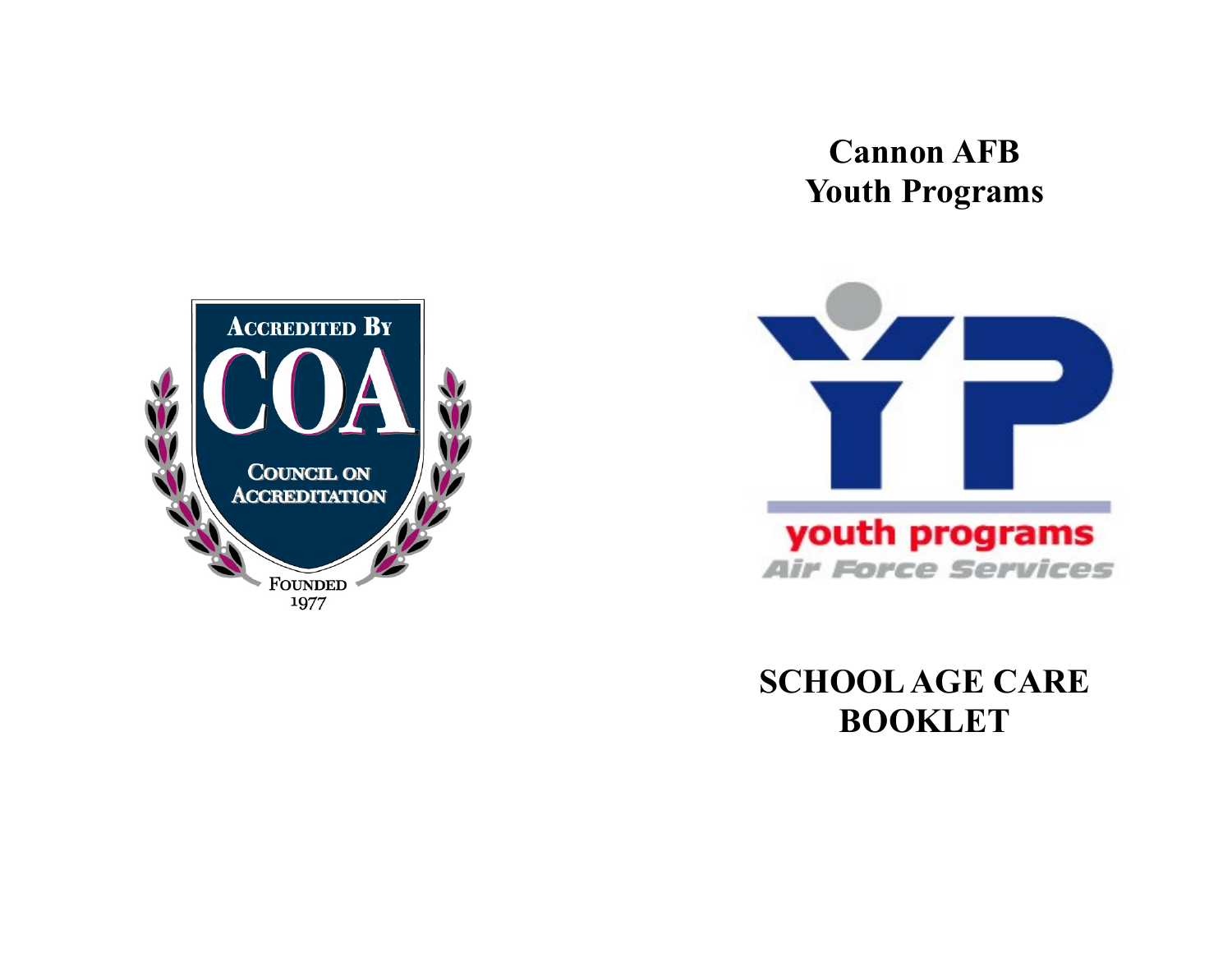#### **TOPIC PAGE**

| Table of Contents                                         |                         |
|-----------------------------------------------------------|-------------------------|
| Welcome, Key Personnel, Communicating with Parents        | $\frac{2}{3}$           |
| Philosophy & CYP Mission Statement                        | $\overline{\mathbf{3}}$ |
| Mission Statement, Safety, Eligibility                    | $\overline{4}$          |
| <b>Emergency Evaluation Plan</b>                          | 4                       |
| Orientation, Registration, Enrollment Policy              | 5                       |
| Fees, Payment Due Dates                                   | 5                       |
| Late Pick Up Charges, State Payments/Subsidies, Nutrition | 6                       |
| <b>Staff Certification</b>                                | 7                       |
| <b>Check In/Out Procedures</b>                            | $7 - 8$                 |
| Hours of Operation, Closures                              | 9                       |
| Ways to Get Involved                                      | 10                      |
| <b>Activities/Field Trips</b>                             | $10 - 11$               |
| Transportation, Special Needs                             | 12                      |
| Daily Schedule                                            | 13                      |
| <b>Withdrawal Notice</b>                                  | 13                      |
| <b>Health Procedures</b>                                  | 14                      |
| Accidents/Injuries/Emergencies, Medication Administration | 15                      |
| Alcohol, Illegal Drugs, Tobacco Products                  | 16                      |
| Dress Policy, Lost & Found                                | 16                      |
| Guidance Policy                                           | $17 - 18$               |
| <b>Suspension Policy</b>                                  | 19                      |
| Keeping Children Safe                                     | 19                      |
| <b>Touch Policy</b>                                       | 20                      |
| Policy on Locator Board                                   | 21                      |
| <b>Youth Supervision Guidelines</b>                       | 22                      |
| <b>Community Resources</b>                                | 23                      |
| Family Bill of Rights                                     | 24                      |
| Children's Bill of Rights                                 | 25                      |
| <b>Emergency Preparedness Plan</b>                        | 26-68                   |
| Family Types and Priorities Chart                         | 69                      |

# **"A Positive Place for Kids"**

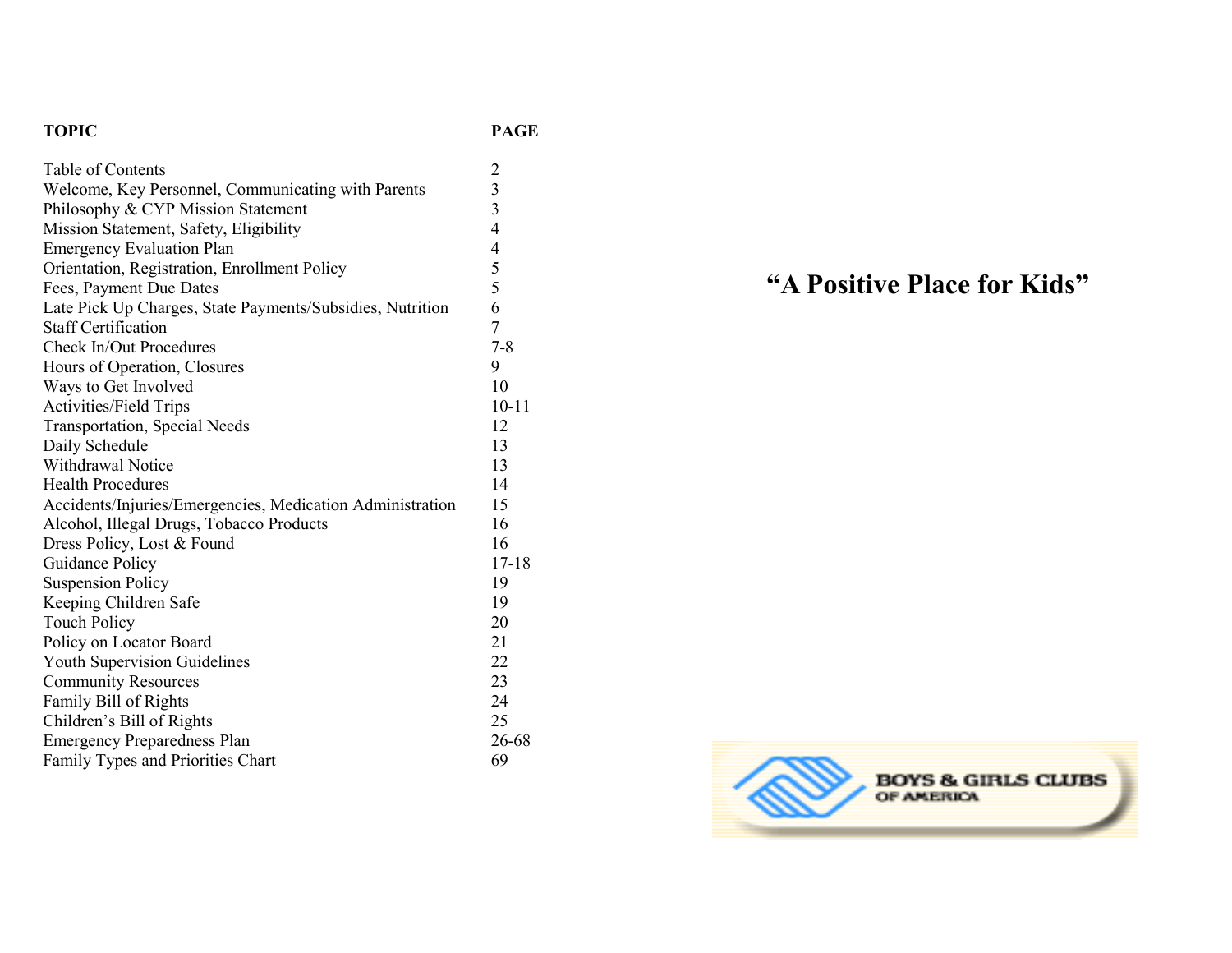#### **WELCOME TO CANNON AFB SCHOOL AGE CARE (SAC)**

Welcome to the Cannon AFB School Age Care! We are happy to welcome you and your child to our program. Cannon AFB SAC (School Age Care) is nationally accredited. This accreditation assures parents of a commitment to responsive and loving care, trained and competent staff, a safe and healthy environment, and consistent program improvement and quality. We use accreditation tools that guide us in accessing overall program quality. We involve the children, families, staff, and community in an open dialogue about the program. Together, we make changes, which benefit the whole community. The Parent Advisory Council provides the opportunity for administration, staff, families, and community members to have input in the program.

#### **Key Personnel**

Flight Chief 784-7650 Youth Programs Director 784-4958 School Age Care Director 784-2747 Open Recreation Director 784-6833

#### **Communicating With Parents**

Please take time to read the information thoroughly. We will continue to keep you informed with upcoming events and changes through personal notes concerning the well being of your child. We communicate through newsletters, notices on the Parent board as well as phone calls and personal contacts. If you have further questions, please do not hesitate to call us. **The phone number for the School Age Care Program is (575) 784-2747.** We invite you to visit our program at anytime.

#### **Philosophy**

The philosophy of Cannon AFB School Age Care is based on the belief that children are constantly learning, growing, and evolving into unique individuals and develop best in a supportive, interesting, and adult-supervised environment.

#### **CYP Mission Statement**

To assist DoD military and civilian personnel in balancing the competing demands of the accomplishment of the DoD mission and family life by man-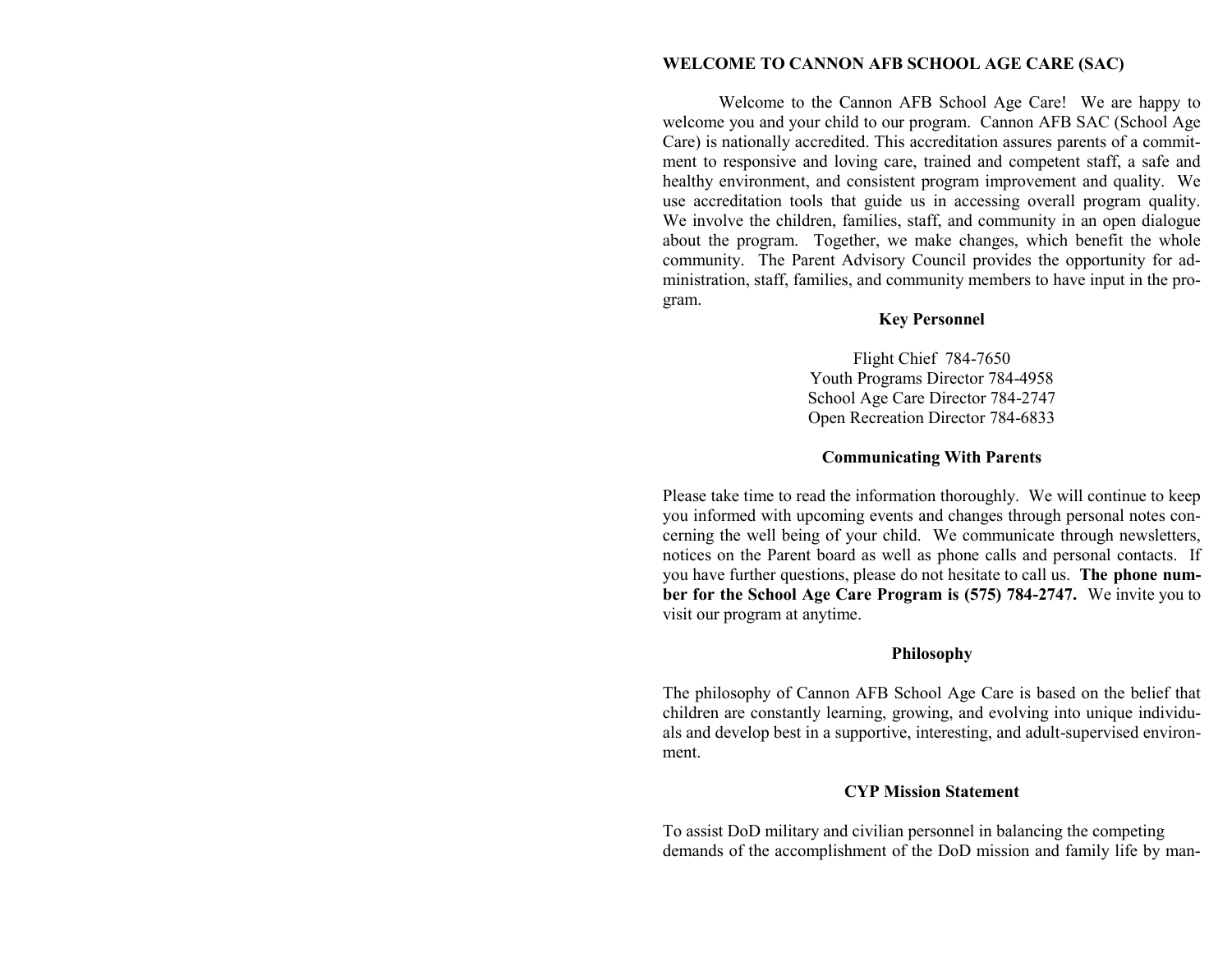# MILITARY<br>MILITARY

| Family Types and Priorities                                     |          |
|-----------------------------------------------------------------|----------|
| Military/Family Type                                            | Priority |
| <b>COMBAT RELATED WOUNDED WARRIOR</b>                           |          |
| Combat Related Wounded Warrior                                  | 5        |
| CHILD & YOUTH DIRECT CARE EMPLOYEE                              |          |
| Single C&Y Direct Care Employee                                 | 5        |
| C&Y Direct Care Employee w/Working Spouse                       | 붑        |
| C&Y Direct Care Employee w/Spouse Seeking Employment            | Ν        |
| C&Y Direct Care Employee w/ Student Spouse                      | ω        |
| C&Y Direct Care Employee w/Non-Working Spouse                   | SA       |
| <b>ACTIVE DUTY</b>                                              |          |
| Single Active Duty                                              | 5        |
| Dual Active Duty                                                | 5        |
| Active Duty w/Working Spouse                                    | ă        |
| Active Duty w/Spouse Seeking Employment                         | N        |
| Active Duty w/ Student Spouse                                   | ω        |
| Active Duty w/Non-Working Spouse                                | ٧S       |
| <b>ACTIVE DUTY GUARD/RESERVE on Orders</b>                      |          |
| Single Active Duty Guard/Reserve on Orders                      | ă        |
| Dual Active Duty Guard/Reserve on Orders                        | ă        |
| Active Duty Guard/Reserve on Orders w/ Working Spouse           | ă        |
| Active Duty Guard/Reserve on Orders w/Spouse Seeking Employment | N        |
| Active Duty Guard/Reserve on Orders w/ Student Spouse           | ω        |
| Active Duty Guard/Reserve on Orders w/Non-Working Spouse        | ۴Ś       |
| MOBILIZED GUARD/RESERVE on Orders                               |          |
| Single Mobilized Guard/Reserve on Orders                        | ă        |
| Dual Mobilized Guard/Reserve on Orders                          | ă        |
| Mobilized Guard/Reserve on Orders w/ Working Spouse             | ă        |

Mobilized Guard/Reserve o<br>Mobilized Guard/Reserve o<br>Mobilized Guard/Reserve o

on Orders w/Spouse Seeking Empl<br>on Orders w/Student Spouse<br>on Orders w/Non-Working Spouse

لا ∣∞

| ΔR           | <b>Military Retiree</b>                            |
|--------------|----------------------------------------------------|
|              | <b>MILITARY RETIREES</b>                           |
| ٧S           | Inactive Guard/Reserve                             |
|              | <b>INACTIVE GUARD/RESERVES</b>                     |
| ۴Ś           | Other FED Employees w/Non-Working Spouse           |
| SA           | Other FED Employee w/Student Spouse                |
| δÁ           | Other FED Employee w/Spouse Seeking Employment     |
| SA           | Other FED Employee w/Working Spouse                |
| ٧S           | Single/Dual Other FED Employee                     |
|              | <b>OTHER FEDERAL RETIREES</b>                      |
| SA           | DoD CTR w/Non-Working Spouse                       |
| ٧S           | DoD CTR w/Student Spouse                           |
| SA           | DoD CTR w/Spouse Seeking Employment                |
| ٧S           | DoD CTR w/Working Spouse                           |
| SA           | Single/Dual DoD<br>CTR                             |
|              | <b>DOD CONTRACTOR</b>                              |
| ٧S           | Surviving Spouse Combat Related-Not Working        |
| ω            | Surviving Spouse Combat Related-Student            |
| $\mathbf{v}$ | Surviving Spouse Combat Related-Seeking Employment |
| 5            | Surviving Spouse Combat Related-Working            |
|              | SURVIVING SPOUSE COMBAT RELATED                    |
| ٧S           | DOD CIV w/Non-Working Spouse                       |
| ω            | DOD CIV w/Student Spouse                           |
| Z            | DOD CIV w/Spouse Seeking Employment                |
| 뷰            | DOD CIV w/Working Spouse                           |
| 뷰            | Dual DOD CIV                                       |
| 冨            | Single DOD CIV                                     |
|              | <b>DOD CIVILIAN</b>                                |
| Priority     | Military/Family Type                               |
|              |                                                    |

#### **Mission Statement**

- To provide opportunities for real -life experiences that provide growth in all areas of a child's domain: cognitive, social, physical, and emotional.
- To provide challenging opportunities and experiences in dramatic play/ life skills, social recreation, physical education, academic and cultural enrichment, club activities and fieldtrips that support healthy development as well as meet the children's needs, interests, talents and abilities.
- To provide a safe and healthy environment where children can learn, play, relax, and have fun.
- To provide a link between home and school by developing a partnership which supports children's academic success as well as a sense of belonging.

#### **Safety**

The School Age Care Program is committed to safety. We are annually inspected and certified by the Department of Defense and comply with the Air Force regulations governing facilities providing care to children. These reg ulations are intended to establish minimum standards in order to protect the health, safety, and welfare of children. Our activity space, supplies and equipment are high quality, maintained in good repair and inspected by the higher headquarters' authority. Parents as well as Training and Curriculum Specialists are involved in observing and documenting the fact that we meet our own standards of quality that exceed the minimum state licensing regulations. For example, licensing regulations require a child-staff ratio of 12:1. We know that child/staff ratios are the number one predictor of quality and safety in a childcare program. We understand that even with sound risk management, accidents sometimes happen.

### **Emergency Evacuation Plan**

In the unlikely event that the School -Age Care Program would have to close unexpectedly, for actual fire, bomb threat, terrorists, or severe weather, we have a contingency plan to move children to the Youth Center as our Safe Haven until such time you can be notified and pick up your child.

### **Eligibility**

Children participating in the Before and After School program must be enrolled in Kindergarten through the age of 12. Children participating in the SAC summer camp program must have completed Kindergarten and be no older than 12. Children participating in the program must be a dependent of AD military, DOD civilian (NAF & APF), DOD contractor, wounded warrior, guard, surviving spouse, retired military, and other FED employees. See page 69 for family types and priorities.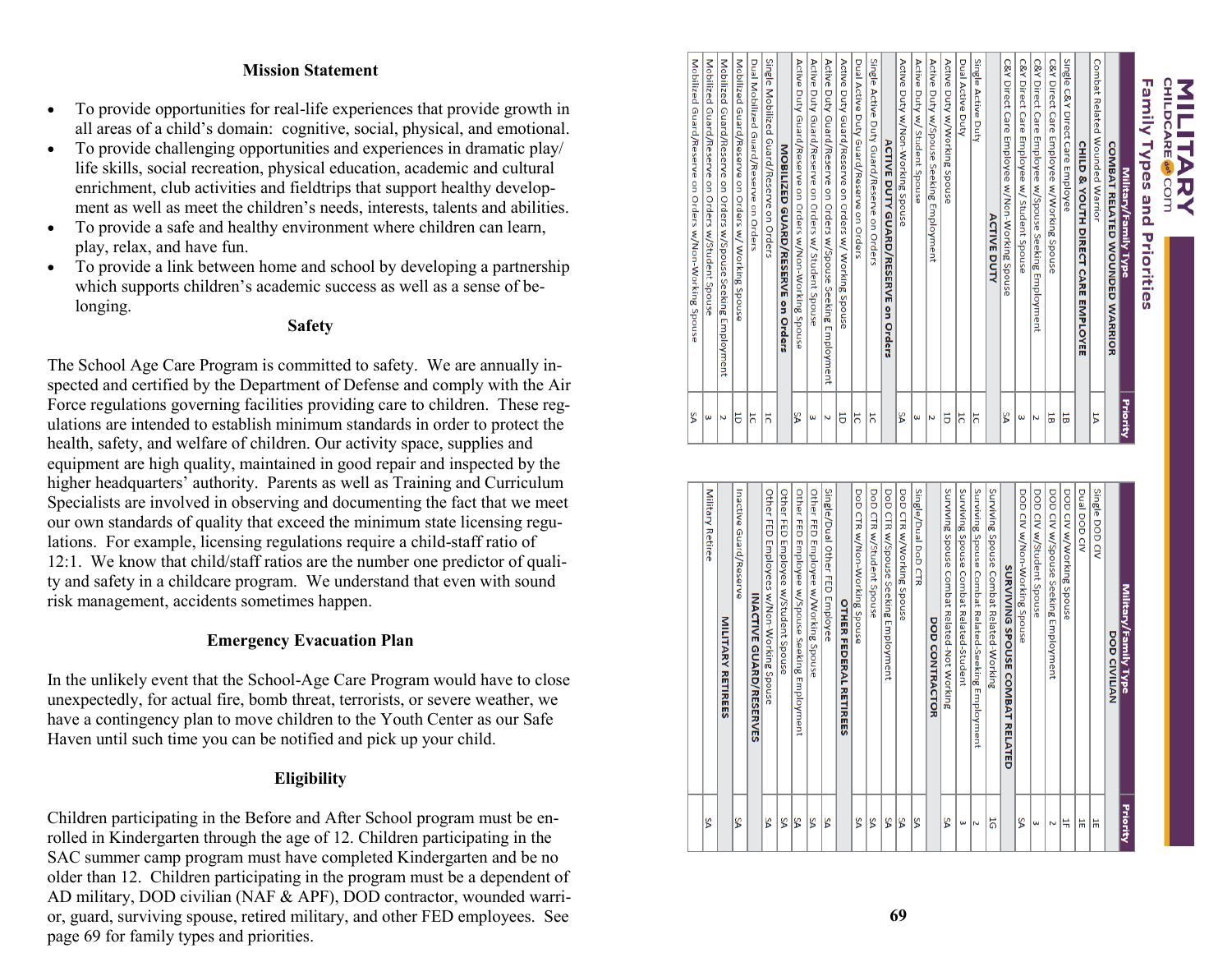Maintain an attendance list at all times; do not put children, staff, visitors, or emergency personnel at risk by not knowing these three things:

- Who is in the building?
- When did they arrive?
- When did they leave?

Have emergency information with the attendance list. Make sure you know health information and have permission for emergency medical treatment and know of any special requirements or medications for children and staff.

#### **Orientation**

An Orientation is offered to all families upon the time of their registering into the program. This usually takes 10 to 15 minutes and we invite all family members to attend. Parent conferences can be scheduled by contacting the front desk. Parents are welcome and encouraged to visit the program any time during the year.

#### **SAC Registration & Enrollment Policy**

You need to bring with you, your military I.D. card, your child's immunization records and your current Leave and Earning Statements (LES's) and/or paystubs for all household members. Registration dates are posted in the base paper and will be twice a year, once for summer camp and once for the school year. Enrollment is open to all eligible patrons on a space available basis. Fees are evaluated each calendar year and may change once a year. We will give you notice of any fee changes for the new fiscal year. Enrollment allows you to specify your child's program option(s) and any special instructions/limitations. **Please update your enrollment registration forms whenever your phone number, emergency designee, or service needs change.** This is an important safety issue.

#### **Fees and Charges**

On 6 November 1989, Congress passed the Military Child Care Act (MCCA), which impacted the quality of child care services on military installations. The MCCA required DoD to prescribe uniform fee regulations for military child development centers and school-age programs. The fees are based on total family income (to include BAH and BAS) and apply to all children who attend on a regular basis. If total family income is not verified, the highest category group will be charged.

#### **Payment Due Dates**

**Payment is due in advance of care.** The fees may be paid at any time in the advance of care. Parents are required to provide a credit card number and agree to have the card charged for the fees due. If a parent fails to make payment, the credit card on file is automatically charged for the amount owed. A \$5.00 late fee will be charged for each week a payment is late.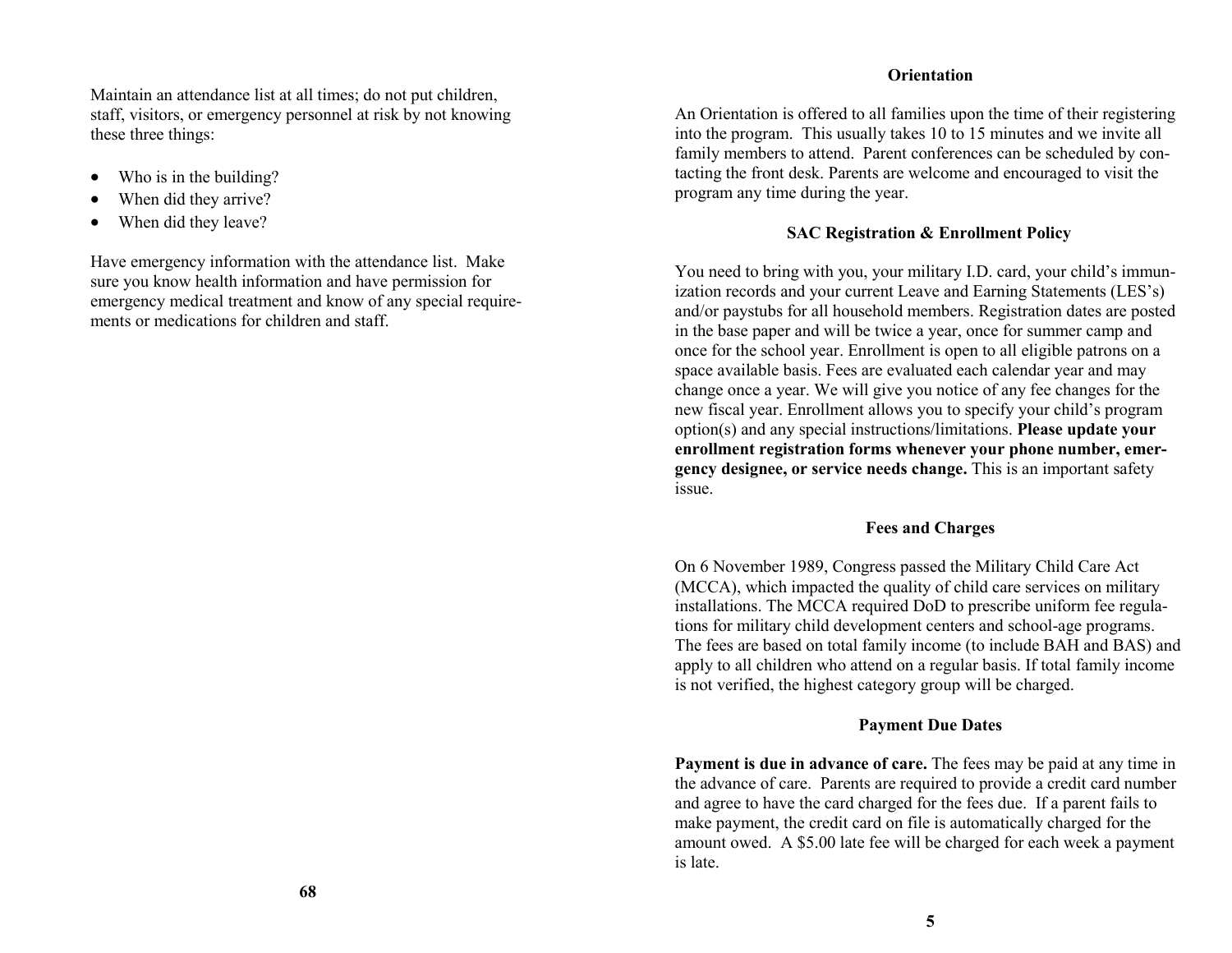#### **Late Pick Up & Follow Up Charges**

- A fee of \$5.00 for the first fifteen minutes and \$1.00 per minute, thereafter will be assessed to all parents picking up their children after 1800. SAC staff will first attempt to contact parents and then call the emergency contact. After one hour, Security Police will be notified of the situation and asked to remove the child from the program. Appropriate action will be taken in case of excessive lateness, including, but not limited to, notification of supervisors.
- A transportation fee will be charged for those using the SAC's transportation. That fee will be \$7.50 for Before only care or After only care and \$15.00 for Before & After care. This fee will not be charged during holiday camps or on no school days. This fee will not be refunded if your child is absent. If you do not want your child to be picked up on a given day, you must call the Youth Center no later than one hour before scheduled dismissal time.

#### **State Payments/ Subsidies**

Parents who may be eligible for state assistance with their child care payments may apply to the children, Youth and Families Department at 221 West Llano Estacado Blvd. in Clovis (575-762-6275) to pick up an application. The SAC operates in accordance with US Department of Agriculture policies, which does not permit discrimination because of race, color, sex, age, handicap or national origin. More information may be obtained at the Child Development Center, Building #76 or by writing the Office of Equal Opportunity, USDA, Washington, DC 20250.

#### **Nutrition**

Nutritious meals and snacks, which meet USDA guidelines are provided each day. These meals include breakfast, lunch and an afternoon snack. During the school year breakfast will be served in the morning at approximately 6:00- 7:10 and snack will be provided from 1500-1630. **Any food allergies or special diets need to be brought to the staff's attention in writing and must be verified with a physician's statement.** Due to health regulations only food prepared at or for the program is served. When the program is unable to provide food required for a youth's medical condition, parents may provide food when prescribed by the youth's health care provider and approved by the CYP Medical Advisor. A menu for all meals is posted on the parent board. Breakfast, lunch and snack are served buffet style in order to encourage social development and independence. The program encourages the child to expand their tastes by at least trying a portion of the food. A child is never forced to eat anything they do not wish to eat.

#### ORGANIZATIONAL **ROLES AND RESPONSIBILITIES**

List all staff names, addresses, and phone numbers (regular and emergency) as well as position in the program.

For each person, list whom that person reports to, in order of responsibility. Be able to show at a glance who is in charge if someone above is unable to respond.

List roles and responsibilities in an emergency. Consider overlaps in case someone is not able to fulfill their role.

Answer these questions:

- Who will provide first aid?
- Who will take any medications?
- Who will take the first aid kit?
- Who will take emergency information on each child?
- Who will call for help?
- Who will carry the cellular phone?
- Who will carry the emergency kits?
- Which groups of children go with which staff?
- Who makes sure everyone is out of the building?

Share the list with the staff and discuss it so there is no surprise during an emergency. Everyone should know their primary and back up responsibilities.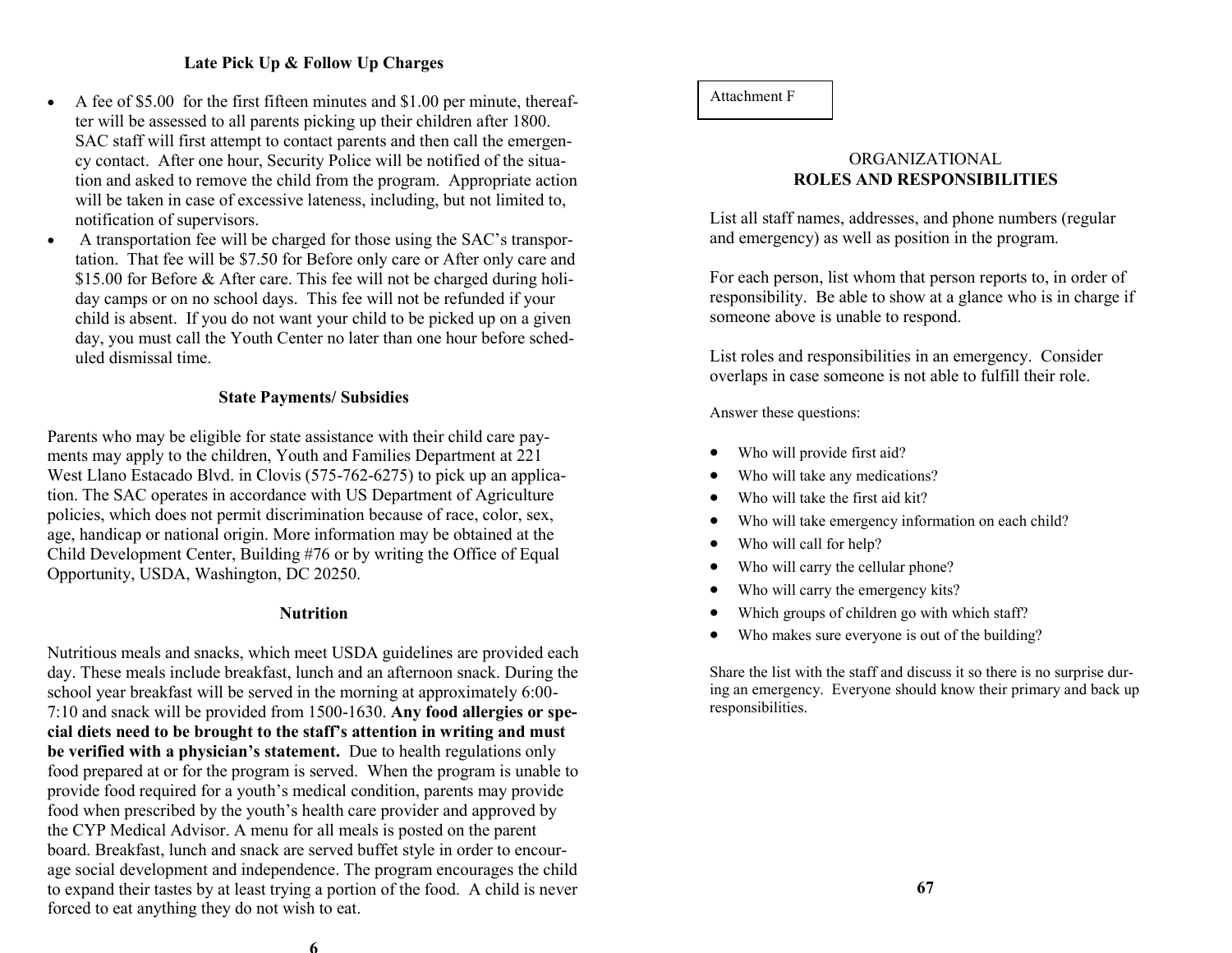#### **Staff Certifications**

The School-Age Care Program direct care staff is composed of Child/ Youth Program Assistants. Each has had extensive background checks, and training in: Age-appropriate developmental and recreational activities; environments; positive guidance techniques; child health, sanitation, and nutrition; administering medication; safety and emergency procedures; child abuse identification, reporting, and prevention; special needs awareness; CPR and first-aid; regulations and O.I.'s, and parent/public relations. Each staff member receives at least 21 clock hours of training per year. We require all of our staff to be CPR and first-aid certified, whereas, the state only requires the one person on duty be certified.

#### **Check In/Check Out Procedures**

**In the morning** parents are required to sign in their children. **Please let us know if your child will be absent.** This ensures accountability to SAC personnel with an accurate count of the number of children in attendance. If we are transporting your child to school he/she must arrive before 0715. Afterward it becomes the parent's responsibility to transport your child to school. Admission to the program may be denied if child's health jeopardizes the health of others or his/her own.

**In the Afternoon** children check in with our staff at their meeting location. Any child who is enrolled for the afternoon and does not check in will be followed up on. We will call parents and talk to the child's teacher in an attempt to find out why the child is not present. **Please let us know if your child will be absent.**

Your child's safety is very important to us. We will release children from the SAC to authorized persons only. We ask that any one authorized to pick up your child be prepared to show identification. If a person other than those authorized arrives to pick up your child, we will not release your child to that person unless we have received permission from you first. Please notify us in person in advance of such occurrences, as it will help us save a lot of time at checkout. In the first few weeks of the program, while we are getting to know all of you, we will ask this of you as well. Please be patient.

No parent may be denied access to their child unless a copy of the custody agreement or other court order that relinquishes such parental rights is on file at the SAC office.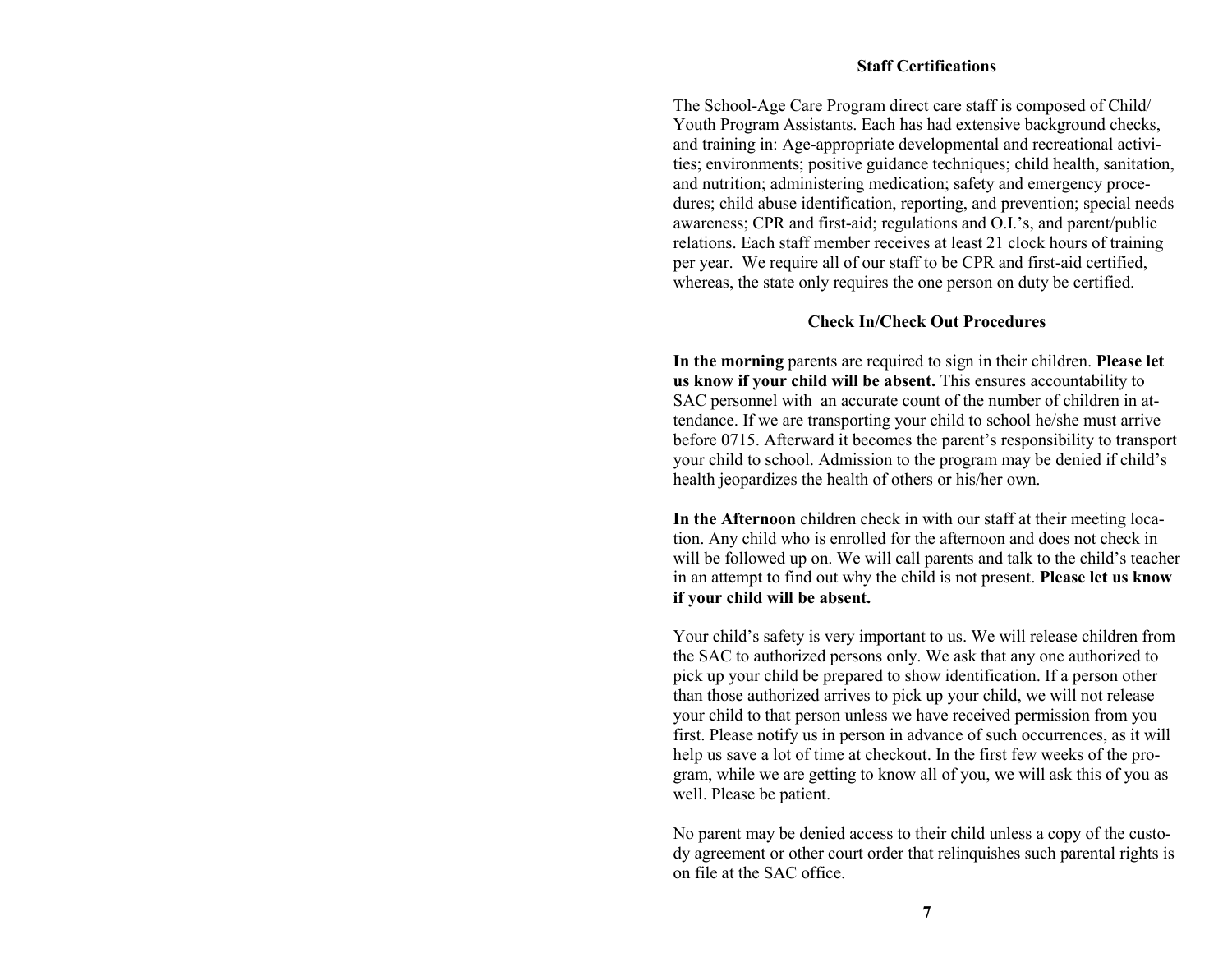IAW AFI 34-144, children may not be released from the School Age Care Program to siblings or other children under the age of 14. Any person over the age of 14 must have written permission (on A.F. Form 1181) from the child's parent.

School Age Care staff are not authorized to allow children under the age of 9, to sign out of one program and into another (such as instructional classes). Coaches and instructors may sign children out and take responsibility for accountability if parent grants written permission.

Parents wishing to pick up their child from an activity center away from the youth center (i.e. field trips, swimming, bowling, etc...) or at the school (after dismissal bell rings) must sign the child out on the 1930. If you pick up your child early from the school be sure to sign him/her out with the school's attendance office.

Parents, who exhibit signs of suspected intoxication, (i.e. slurred speech, unsteady walk, uncoordinated muscular ability, stench of alcohol, etc...) will be reported to the military police and will not be able to drive children home.

**IMPORTANT NOTICE-** If your child tells us he/she is supposed to walk home or wait to be picked up by a parent or friend, we can not take the child's word alone; we must have prior confirmation from the parent or school. Additionally, if you notify us that you do not wish us to pick up your child and your child is still waiting to be picked up when we are ready to leave school grounds, we must take your child with us as a safety measure. To avoid any inconvenience to you or your child, please inform us in advance or notify the school of your intentions. Children 10 and up may sign themselves out only with written permission from the parent.

#### Attachment E

| <b>BOMB THREAT REPORT</b>                                                                                                                    | 1. DATE                                                                                                                                                                                                                                                            | 2. TIME                        | 3. TIME CALL<br>ENDED            |  |  |
|----------------------------------------------------------------------------------------------------------------------------------------------|--------------------------------------------------------------------------------------------------------------------------------------------------------------------------------------------------------------------------------------------------------------------|--------------------------------|----------------------------------|--|--|
| WITH THE CALLER AS NECESSARY.                                                                                                                | <b>INSTRUCTIONS (COMPLETE AS MUCH AS POSSIBLE)</b><br>IF YOU RECEIVE A BOMB THREAT, REMAIN CALM, LISTEN CAREFULLY AND DO<br>NOT INTERRUPT THE CALLER. BY DISCREET PREARRANGED SIGNAL, ALERT A<br>SECOND PERSON. COMPLETE AS MUCH INFORMATION AS POSSIBLE. CONVERSE |                                |                                  |  |  |
| 4. ASK THESE QUESTIONS TO PROLONG THE CALL                                                                                                   |                                                                                                                                                                                                                                                                    |                                |                                  |  |  |
| a. When is the bomb going to explode?                                                                                                        |                                                                                                                                                                                                                                                                    |                                | d. What does the bomb look like? |  |  |
| b. What kind of bomb is it?                                                                                                                  |                                                                                                                                                                                                                                                                    |                                | e. Why did you place the bomb?   |  |  |
| c. Where is the bomb right now?                                                                                                              |                                                                                                                                                                                                                                                                    | f. Where are you calling from? |                                  |  |  |
| 5. TRY TO DETERMINE THE FOLLOWING (CHECK APPROPRIATE DESCRIPTION)                                                                            |                                                                                                                                                                                                                                                                    |                                |                                  |  |  |
| a. Callers Identity<br>Age Male<br>Female                                                                                                    | Adult _                                                                                                                                                                                                                                                            |                                | Juvenile                         |  |  |
| b. Language<br>Good<br>Poor                                                                                                                  | Foul Slang                                                                                                                                                                                                                                                         |                                |                                  |  |  |
| c. Accent<br>Local $\qquad$<br>Not Local Foreign                                                                                             |                                                                                                                                                                                                                                                                    |                                |                                  |  |  |
| d. Tone of Voice:<br>Soft __________ High Pitched ___________ Deep ____________ Raspy<br>Loud                                                |                                                                                                                                                                                                                                                                    |                                |                                  |  |  |
| e. Speech Pattern<br>Fast Slow Nasal Lisp Lisp Distinct<br>Slurred Stutter                                                                   |                                                                                                                                                                                                                                                                    |                                |                                  |  |  |
| f. Manner:<br>Calm _________ Angry __________ Rational _________ Irrational<br>Laughing Coherent Incoherent Deliberate<br>Emotional<br>Other |                                                                                                                                                                                                                                                                    |                                |                                  |  |  |
| g. Background Noise:<br>Harbor/Ocean<br>Ouiet                                                                                                |                                                                                                                                                                                                                                                                    | Party Office                   |                                  |  |  |
|                                                                                                                                              |                                                                                                                                                                                                                                                                    |                                |                                  |  |  |
| 7. Exact words of caller?                                                                                                                    |                                                                                                                                                                                                                                                                    |                                |                                  |  |  |
|                                                                                                                                              |                                                                                                                                                                                                                                                                    |                                |                                  |  |  |
| <b>IMMEDIATELY AFTER CALL NOTIFY YOUR SUPERVISOR AND</b><br><b>CENTRAL SECURITY.</b><br>TALK TO NO ONE ELSE, UNLESS INSTRUCTED TO DO SO.     |                                                                                                                                                                                                                                                                    |                                |                                  |  |  |
| 9.<br>Person receiving call<br>10. Receiving telephone                                                                                       | 65                                                                                                                                                                                                                                                                 |                                |                                  |  |  |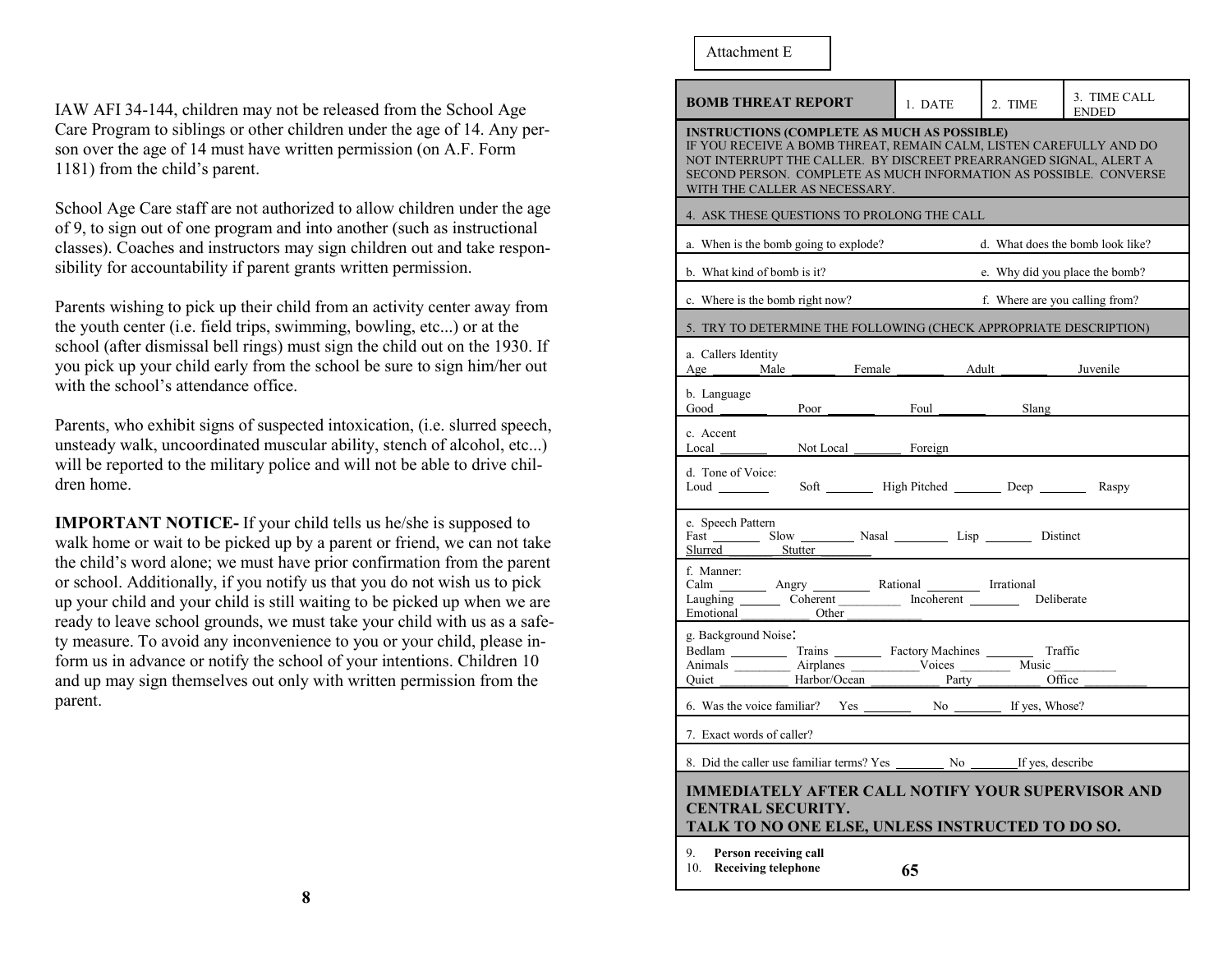The teacher should apply appropriate first aid measures for all medical emergencies and minor illnesses or injuries as outlined in Red Cross *Pediatric First Aid*. Keep a copy of this section with the first aid kit.

### **Notifying a Parent/Guardian**

The parent/guardian of a sick or injured child should be contacted by telephone as soon as possible. The Center Director or a staff member should continue to try to reach a parent/guardian or emergency contact. However, whether or not he or she is able to contact a parent/guardian,

#### **Hours of Operation**

**Hours & Days of Operation:** During regular school days the SAC will operate Monday – Friday from 6:00 A.M. until 6:00 P.M. The School Age Program will be closed on the following federal holidays: New Years, Martin Luther King, Jr. Birthday (Jan), President's Day (Feb), Memorial Day (May), Independence Day (Jul), Labor Day (Sep), Columbus Day (Oct), Veterans Day, Thanksgiving (Nov), and Christmas (Dec) as well as proclaimed holidays.

**Snow Days:** The School Age Care Program is required to follow the schedule of the Clovis Independent School District and Cannon AFB on snow days. When school is delayed or canceled because of snow, the School Age Program is available for mission essential personnel only.

**Schools:** The Cannon AFB School Age Care Program is located within the Clovis Independent School District. We transport children to and from some of the schools that are in this district. Check with the desk staff to see what schools we service. We follow the Clovis Independent School District calendar.

SAC offers full-day camps during in-service days, Christmas Holiday, Spring Break, and Summer Vacation. Primary camp location is the School Age Center. Camps operate Monday – Friday from 0600 to 1800.

### **Program Closure and Emergency Closure**

The School Age Care Program will be closed for all federal holidays as well as other days as designated by the Squadron or Wing. The program will extend their hours for base exercises. An additional fee may be charged for these times. Childcare is available on productivity days by reservation.

The program will follow guidance given by the Squadron Commander on emergency closure/bad weather days. In the case of emergency closure, parents or the emergency designee listed on your child's AF Form 1181 will be contacted.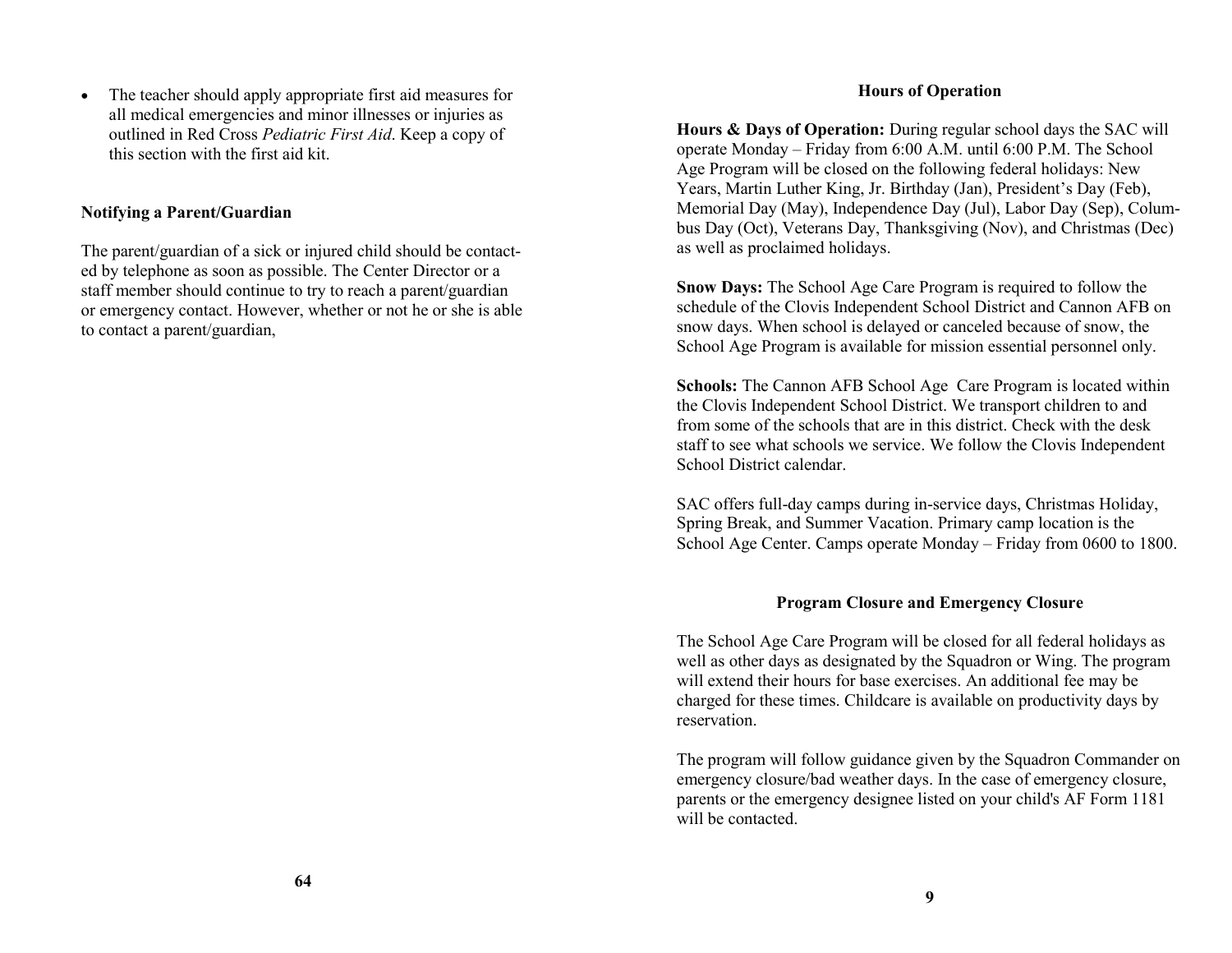#### **Ways to Get Involved**

Please let us know which one of these or any other way you would like to be involved!

- Parent Advisory Council (PAC): Parents meet monthly to discuss the policies and practices of the SAC Program and to plan special events. This is a way for families to have input into program policies as well.
- To ensure that the program keeps meeting the highest standards of quality and continuous improvement we have a yearly inspection where parents and our local community partners observe and make recommendations for quality improvement.
- Programming: Are you interested in doing an arts & crafts project, teaching any type of game or project, hosting a field trip to help out, etc…?
- Scavenging: Are you willing to save some throw away items for our projects such as a toilet paper rolls, milk cartons, newspapers, magazines, etc...?

#### **What do School Age Children Get to Do?**

School Age Care offers a variety of well-rounded daily activities for children to choose from that are safe, fun and educational. There are a wide variety of child directed activities, staff directed activities, clubs, field trips, presentations and visits from outside groups. Activities are planned in advance and outlined on a weekly activity calendar that families can use for home time discussions and planning. We offer arts and crafts with many craft materials to make whatever they want, imaginative indoor activities, outrageous outdoor games, science and nature, music and drama, international and multi-cultural activities, field trips, homework time, computer labs, daily snacks and special events.

#### **Activities**

**Child Directed Activities** are open-ended activities that children are free to choose to participate in and which require little or no help from adults. Some examples of child directed activities are indoor and outdoor interest centers such as Lego's, Lincoln Logs, other manipulatives, puppet making, dress up, pretend business, other dramatic play, clay, play dough, art, creative expression centers, strategy games, etc.

#### **Medical Emergency Conditions**

Listed below are some examples of conditions that are considered serious medical emergencies requiring immediate medical care by a health care professional. Call an ambulance and then notify the child's parent/ guardian immediately for any of the following:

- semi consciousness (able to arouse but extremely lethargic) or unusual confusion
- breathing difficulties including: rapid, noisy breathing (barking, gurgling or crowing sounds, severe wheezing) labored breathing (takes so much effort that child cannot talk, cry, drink, or play)
- severe bleeding (large or multiple wounds that cannot be controlled with direct pressure)
- unequal pupils (black centers in eyes)
- first-time seizure or seizure lasting more than 15 minutes in a child with a known seizure disorder
- injury that causes loss of consciousness
- neck or back injury
- continuous clear drainage from the nose or ears after a blow to the head
- non-injury-related severe headache, stiff neck, or neck pain when the head is moved
- hives (a rash that looks like welts) that appear quickly, especially if hives involve face, lips, tongue, and/or neck
- very sick-looking or sick-acting child who seems to be getting worse quickly
- repeated forceful vomiting after eating in an infant under four months of age
- severe abdominal pain that causes the child to double up and scream
- abdominal pain without vomiting or diarrhea following a recent blow to the abdomen or a hard fall
- possible broken bones, especially if the child shows symptoms of shock or the body part cannot be adequately splinted or otherwise immobilized for transport by parent/ guardian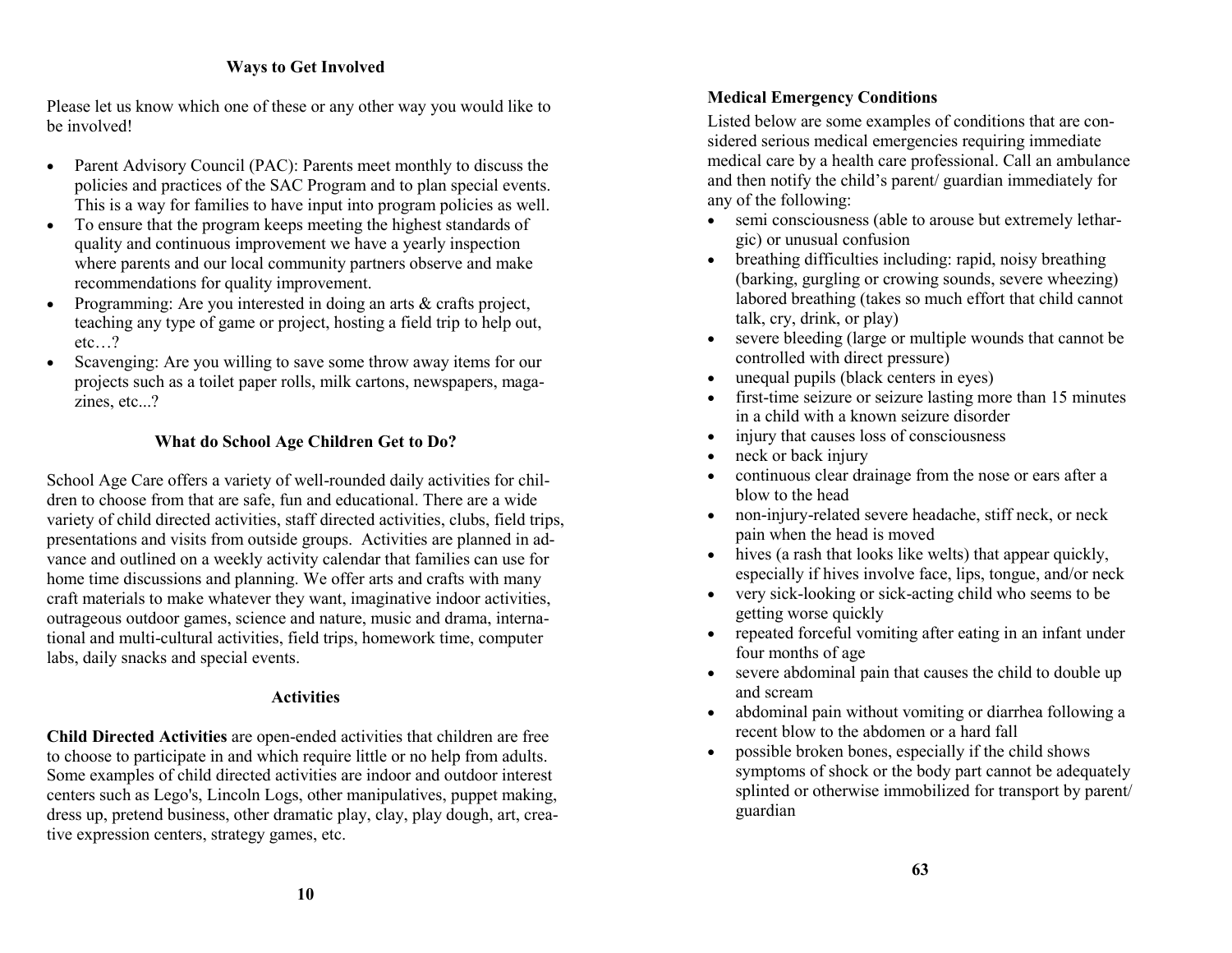Attachment D

#### **Guidelines on Handling Medical Emergencies**

The following information is provided as a quick reference to help you make decisions in a stressful emergency situation. This information is by no means intended to substitute for adequate first aid training. Staff involved in the direct care of children should maintain current certification in First Aid and CPR for infants and children.

By applying standard principles of action in every medical situation, staff can prevent further harm and avoid overlooking factors that may affect a child. It is important for staff to recognize signs and symptoms requiring immediate action and ambulance transport to the nearest hospital emergency department, as opposed to those that are not emergencies and can be treated at the Center and/or while waiting for the child to be picked up. The teacher who is with the child should provide first aid according to the principles of emergency action.

**Staff Directed Activities:** Staff directed activities are scheduled activities that require some adult direction and supervision. Some examples of staff directed activities are active games such as "octopus" or "loose caboose", team sports such as soccer or softball, other activities such as a cooking or sewing project, or a more complex art project.

**Clubs:** Clubs are special interest groups that children may join which are supervised by staff and lead by children. Some examples of club themes are reading, science, drama, dance, photography, fitness, and cooking. These clubs will vary based on children's expressed interest.

**Field Trips:** Field trips are scheduled events. On some early release days and full-day camps, our children will go on field trips. Please note the field trip depart and return times on the monthly activity schedule. If you have to pick up your child before the scheduled return time, you should make arrangements to pick him/her up from the field trip site and sign your child out with the site leader. Most field trips return by 1700. Parents are encouraged to accompany their child or volunteer in the supervision of others. Admission fees/lunches for our volunteers are not provided. You may send money with your child to purchase snack items during certain field trips as a privilege. Staff will not be responsible for lost or stolen money.

- Ratios are lowered  $(8:1)$  for field trips considered high risk by the School Age Coordinator.
- During early release school days, field trips are published in advance and limited to on base sites such as the bowling center, parks or library. We will return to the SAC site by 1700 on these days.
- During a full-day program, field trip times and days vary according to the published schedule each week. We may depart as early as 0830 and return as late as 1700.
- Children enrolled in full-day programs must be signed in before 0830 each day as buses may depart after this time for field trips or children will be left at the center.
- If you give your child spending money, it will be the child's responsibility to safeguard it. We cannot hold money or guarantee their opportunity to spend it. Spending money on a field trip is a privilege and is at the discretion of the counselor.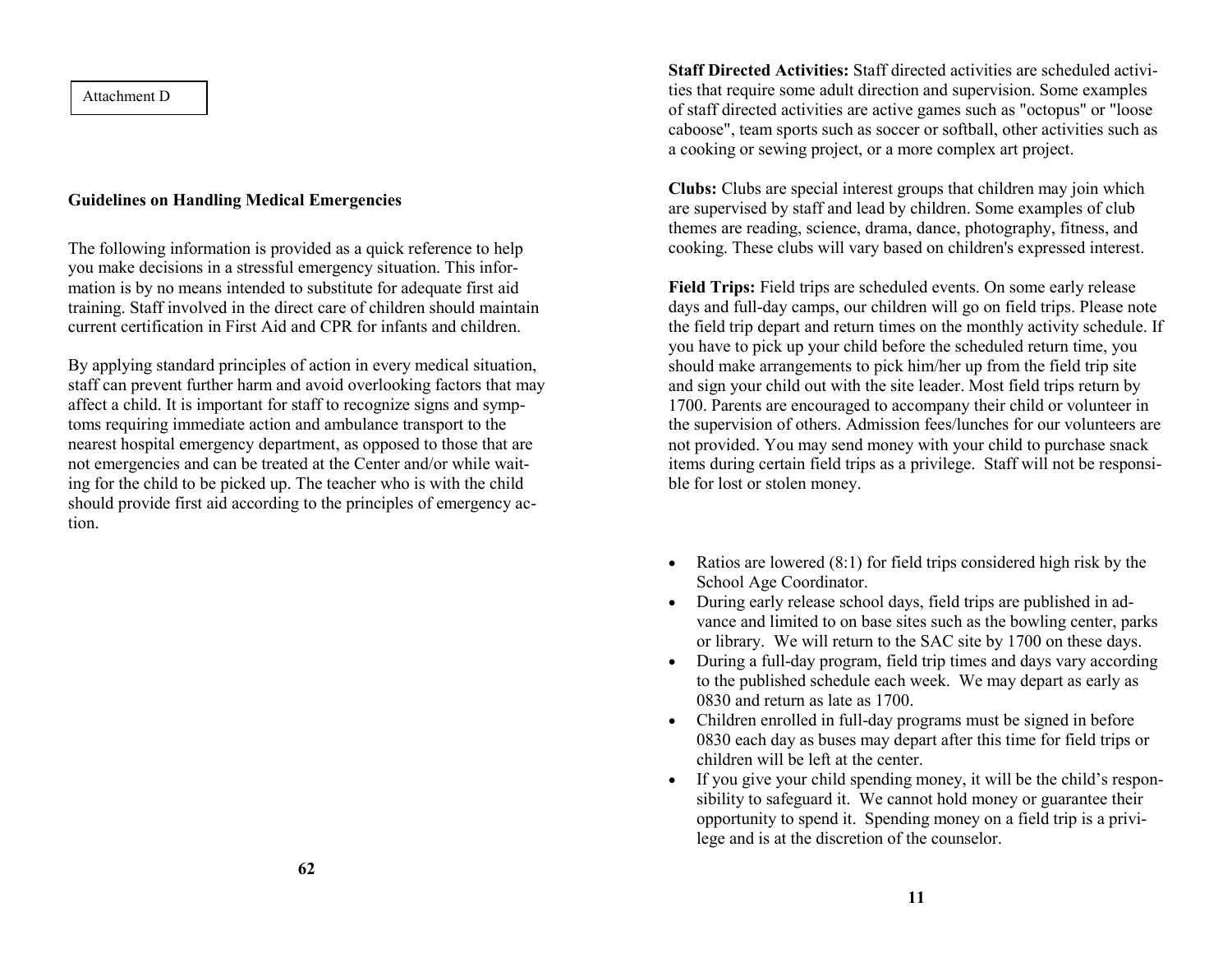#### **Van/Bus Transportation**

The van makes one trip at 7:15 A.M. and another trip at 2:30P.M. The van operates with the public school schedule. **Parents must call if the children do not need to be picked up.** BUS ZONE… **NO PARKING LOADING ZONES** 

(Especially between the hours of 6:30-7:30 A.M./3:00-4:15 P.M.)

#### **Transportation Policy**

SAC utilizes government vehicles as a privilege to our patrons and trains our staff to safely operate them with the most precious cargochildren. Our safe passenger rules must be adhered to at all times in the vans or bus. Please review them with your child.

- Seat belts must be worn at all times in the vehicles. The vehicle will not move until everyone is buckled up.
- Everyone must remain seated and facing forward on the buses. The bus cannot move until everyone is properly seated.
- Inside voices are to be used at all times in the vehicles.
- Eating, chewing and drinking are prohibited in the vehicles.
- Nothing may be extended out a window.
- Help the group keep the vehicle clean and trash free.
- Failure to follow these safety rules will result in suspension of vehicle privileges.
- SAP will adhere to the Clovis School's Bus Suspension/ Termination process:
- 1st Warning Written Warning
- 2nd Warning 3 Day Suspension
- 3rd Warning 5 Day Suspension
- 4th Warning Suspended for the rest of the School Year.

**Summer Fun:** The School Age Care Program offers a full-day program for school age children during their summer vacation, which provides recreational and developmental activities. Activities may include individual and group games, swimming, bowling, rollerskating, arts & crafts, and field trips to museums, parks, and local areas of interest to the children. Admission fees for activities are not included in the child's program participation fee.

\*\*\*\*\*\*\*\*\*\*\*\*\*\*\*\*\*\*\*\*\*\*\*\*\*\*\*\*\*\*\*\*\*\*\*\*\*\*\*\*\*\*\*\*\*\*\*\*\*\*\*\*\*\*\* \*\*\*\*\*\*\*\*\*\*\*\*\*\*\*\*\*\*\*\*\*\*\* Location of Emergency Kits:

 $\mathcal{L}_\text{max}$  , and the contract of the contract of the contract of the contract of the contract of the contract of the contract of the contract of the contract of the contract of the contract of the contract of the contr

 $\_$  , and the set of the set of the set of the set of the set of the set of the set of the set of the set of the set of the set of the set of the set of the set of the set of the set of the set of the set of the set of th

Locations of Additional Emergency Supplies:

Location of Cell Phone: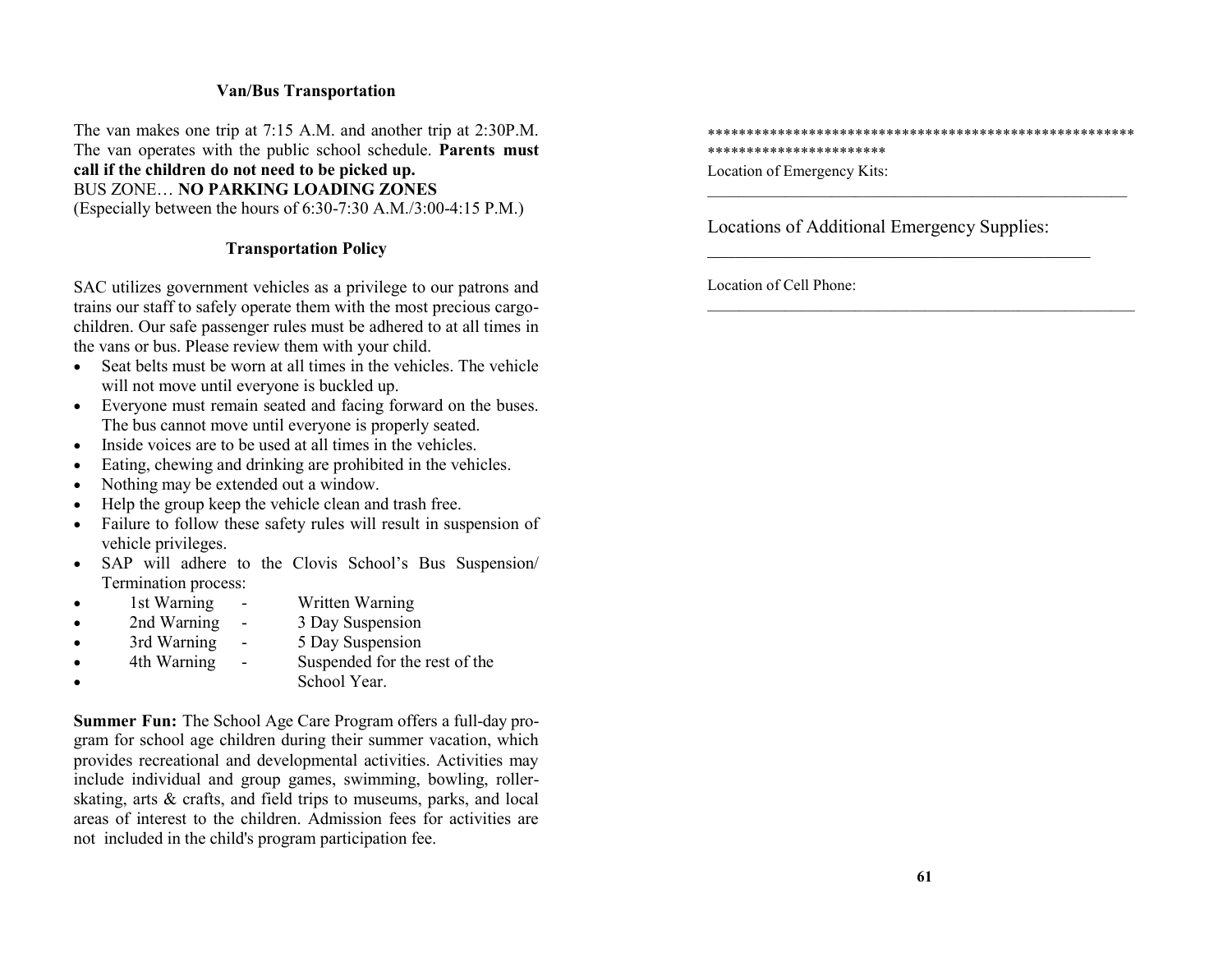#### Attachment C

#### **EMERGENCY KITS AND SUPPLIES**

This list contains the *minimum* items you should have in your center in case of an emergency. Please check your licensing regulations to determine if your state requires any additional items.

#### **Center Emergency Kit**

*(Should be packed in a backpack or other container that is mobile in the event of an evacuation and be located in a central and easily accessible location)*

Copies of all AF Form 1181s/1930s Flashlights with extra batteries *Long-life, emergency flashlights* First Aid kit Cell phone Notepad and pens/pencils

#### **In the Center in General**

One gallon of water for every four children and staff Disposable cups

Non-perishable food items like soft granola bars, cereal, cheese and crackers, cans of fruit, and special infant items, etc. – should be nut-free in case of allergies Extra supplies of critical medication such as insulin, epipens, etc. for children and staff

#### **Special Needs**

The SAC will make every effort to place children with special needs in our center-based sites. If a child/youth has been identified as having a disability, medical condition or specific need, CYP personnel will work with the family to determine if an Inclusion Action Team (IAT) meeting is needed. If reasonable accommodations for your child cannot be met, then the installation will consult with AFSVS/SVPY to explore additional alternate accommodations.

#### **Daily Schedule**

**Mornings:** Staff-directed activities are scheduled every morning and children may also enjoy the child-directed activities, or participate in supervised indoor/outdoor free play. Children are transported to school before the bell rings.

**Afternoons:** Attendance is taken and any child who is absent is followed up on by phone calls. The first half hour of afternoon SAP is used for checking in for attendance and snacks. Children hear what their choices are for the day and discuss things like their school day, family time, value words, scheduled activities, etc. Children that do not choose to participate in the staff-directed activity may choose a child-directed activity or supervised indoor/outdoor free play. Children who are signed up for Clubs will meet in a designated place.

**Homework Labs:** Assistance is available during the academic year for students who need a quiet place to complete their assignments with a minimum level of assistance. During homework time, computers are available as a learning resource or research tool.

**Computer Labs:** Each afternoon computer lab is open. Children gain new knowledge and build their problem solving skills with many age appropriate programs. Children can compose books, interact and read animated living books, play mystery games, and even make cards and paper airplanes.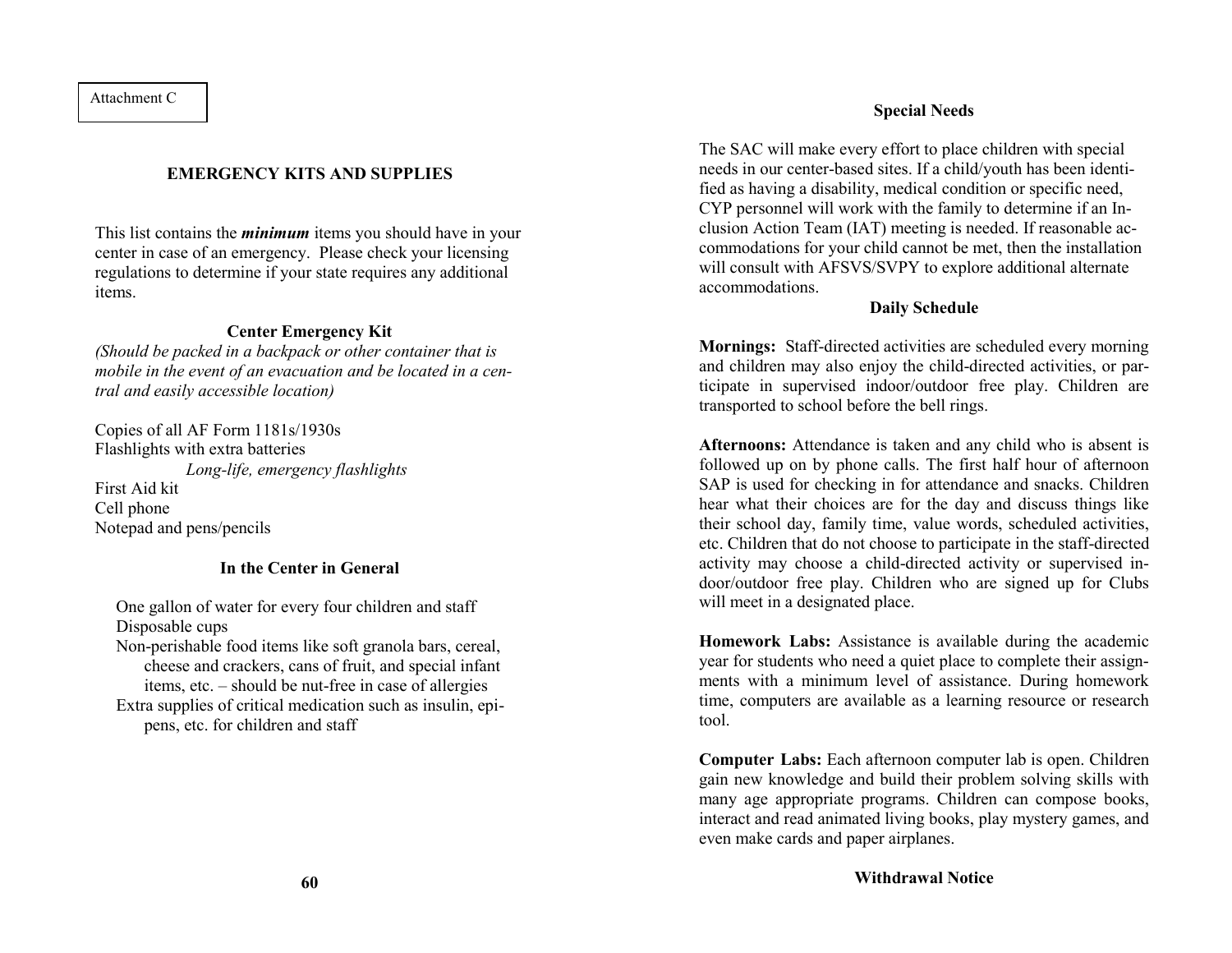#### **Health Procedures**

SAC service may be denied based on exclusion criteria per American Academy of Pediatrics "Managing Infectious Diseases in Child Care and Schools"

Children may be readmitted when exclusion criteria are resolved and staff members determine that they can care for the child without compromising their ability to care for the health and safety of other children. Children need to be well enough to participate in usual daily activities.

When registering children, parents give their authorization for emergency medical or dental care in their condition represents a serious or imminent threat to life, health or well-being. Conscious efforts will be made to notify parents if it is necessary to provide treatment for the child in a medical facility. Parents and SAC personnel are required to sign an accident report concerning the matter. Conditions that might necessitate immediate medical treatment includes, but is not limited to:

- Convulsions
- Marked difficulty in breathing
- Laceration, significant in size or amount of bleeding
- Head trauma associated with vomiting or altered consciousness
- Injury to extremity with obvious deformity
- Unconsciousness

Children who become ill after arrival to SAC will remain in an isolated area in the coordinator's office until such time that reasonable arrangements can be made for the child's release to the parent or parent designee. Reasonable time after initial contact is made to arrange for child pickup is no more than one hour. Failure to arrange care beyond one hour after contact may constitute child neglect. As a federally regulated referral agency, SAC personnel are mandated to report any suspicion of abuse or neglect to authorities, per AFI 34-144.

If a child has contracted/ been diagnosed with a communicable illness/disease we ask that you notify the SAC program so that steps may be taken to prevent the spread of these germs.

- 2. If the emergency is more widespread and encompasses a larger area such as a neighborhood or several homes, due to a non-confined environmental threat, e.g. toxic fumes from a spill, floodwaters, brush fires, etc. and the children cannot remain in the area, the children will be brought to brought to by (method of transportation) where they will remain accompanied by caregiver(s) while family/guardian/ emergency contacts are notified and arrangements for either transportation home or a continuation of care are made.
- 3. In the event of a major environmental hazard that necessitates a larger area evacuation such as several neighborhoods, a city/town or geographical area, due to a large non-confined hazard, e.g. a nuclear incident, plane crash earthquake, hurricane, etc., children will be transported to: The Landing by Transportation where they will remain accompanied by caregiver(s) while family/ guardian/emergency contacts are notified and arrangements are made for their pick up.
- **Staff will remain with and care for the children at all times during an event.** Attendance will be checked whenever children are moved. Staff will bring any necessary medications, supplies, and emergency records.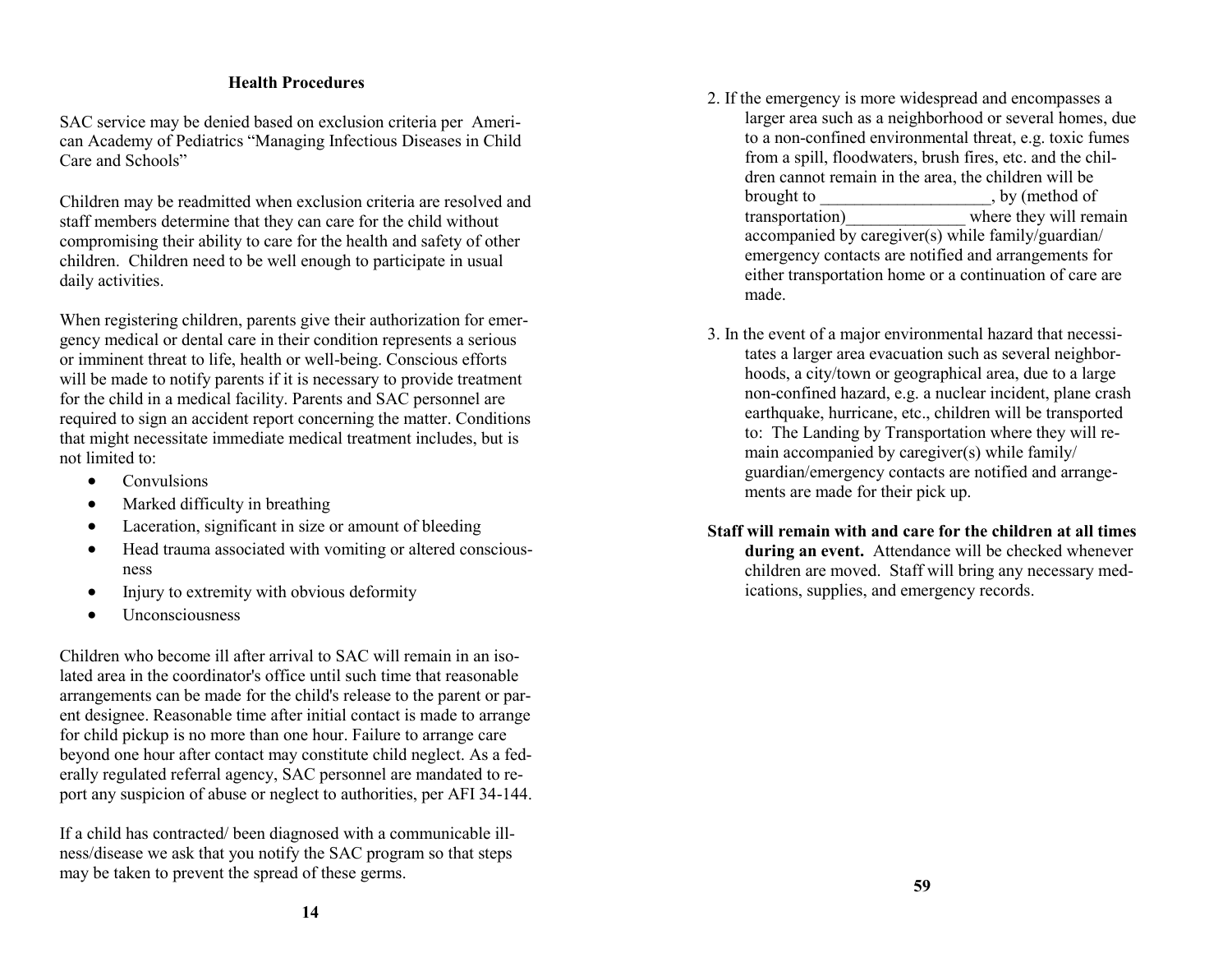#### **EMERGENCY EVACUATION PLAN**

In the event of an emergency situation that requires an evacuation of solution of the following plans shall be implemented. In all situations, the caregiver in charge when evacuating shall:

- Take an accurate attendee list using AF Form 1930 and visitor's log
- Account for all children and staff as they board/depart vehicles;
- Bring any necessary medications/supplies and emergency records;

Take a cellular phone if available to be used for emergency notifications.

1. If the emergency environment is confined to the immediate area of the child care facility, e.g. fire or toxic fumes and the children cannot stay on the premises the children will be brought to \_\_\_\_\_\_\_\_\_\_\_\_\_\_\_\_\_\_\_,

by where they will remain accompanied by caregivers while family/guardian/emergency contacts are notified of the situation and arrangements are made for either the transporting home or care taking for the remainder of the day. The place of safety should be close by and within walking distance if appropriate.

1.a. In the event of exposure to toxic materials or gases and a physical examination is recommended, children will be transported by to the towhere they will be examined and family/guardian/

emergency contacts will be notified.

#### Attachment B **Accidents/Injuries/Emergencies**

All eligible children enrolled in the School Age Program are authorized emergency medical treatment at the Plains Regional hospital in Clovis, regardless of injury or military dependent status. If a child is injured during the program, the child will receive first aid and the parents will be notified. A record will be recorded on AF Form 1187, the Youth Flight Accident Report. All staff are trained to respond to accidents, injuries and emergency situations. All staff are trained to administer first aid and CPR.

#### **Medication Administration**

SAC personnel under the following guidelines can administer medications:

- Each month the parents must completely fill out an AF Form 1055 for each medication.
- Only medications in proper form and prescribed by a physician will be accepted.
- The medication must be clearly labeled with the child's name, name of drug, dosage, and physician's name and phone number on each medication.
- Medication requiring a poured measurement must be brought in a zip lock bag with proper measuring device in it.
- The child must have received oral medication for 24 hours prior to SAC personnel administrating it for contagious diseases.
- Medications must be stored by SAC personnel if being administered by SAC.
- No over-the-counter drugs or PRN (as needed or necessary basis) can be given by SAC personnel without approval by the parent and a medical authority.
- Children cannot self-medicate without written permission from a physician.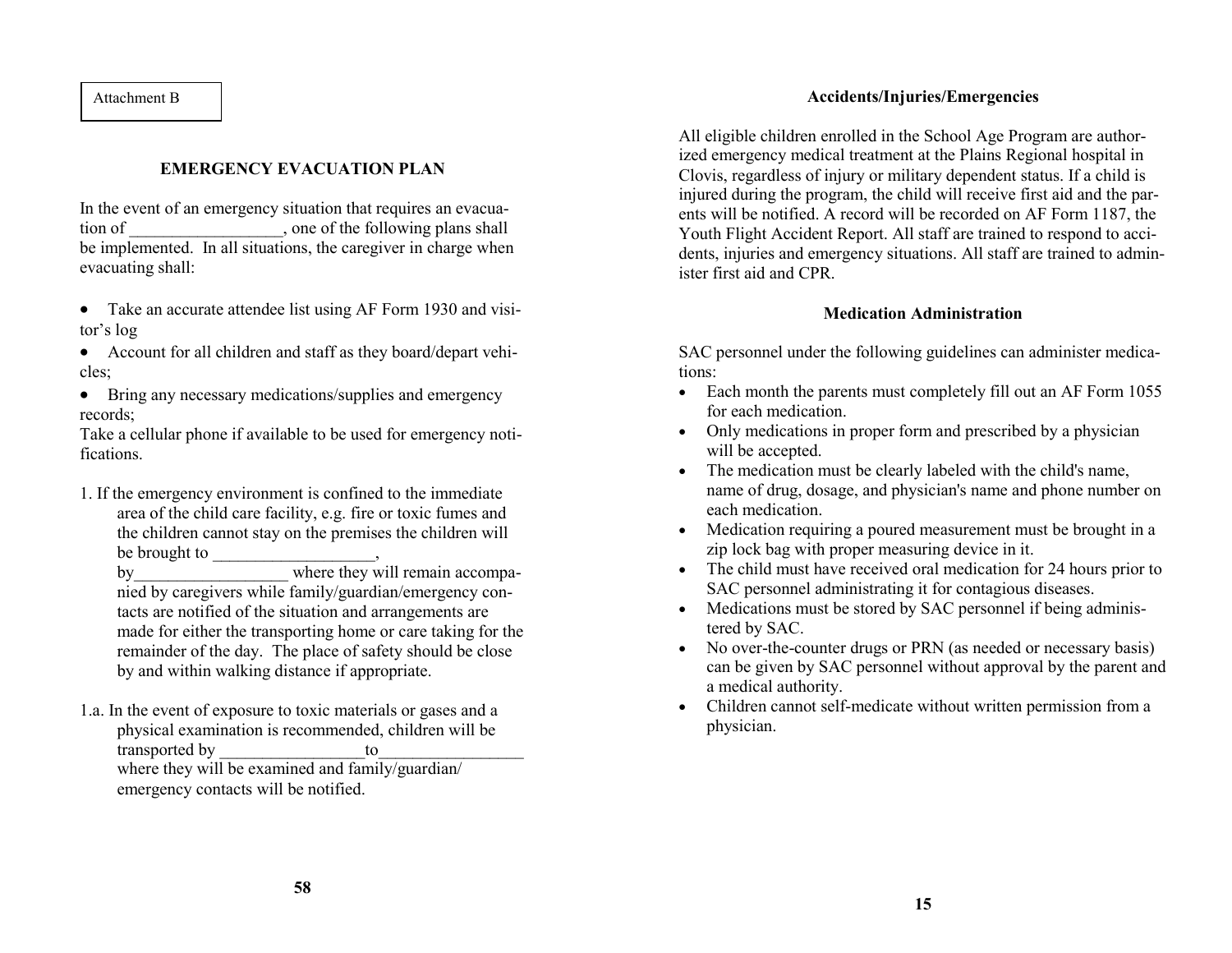#### **Alcohol, Illegal drugs and Tobacco Products**

- A. The use of alcohol, illegal drugs and or tobacco products is strictly prohibited in Youth Programs facilities, both indoors and outdoors, and at Youth Programs events and functions.
- B. Children will not be released to persons under the influence of alcohol or illegal drugs.
- C. Adults under the influence of alcohol or illegal drugs will not be allowed to attend or supervise any Youth Programs events or function.
- D. The installation commander may suspend the participation of youth or adults who use alcohol, illegal drugs or tobacco products in Youth Programs facilities or at Youth Programs functions or events.

#### **Dress Policy**

.

All children must arrive at SAC clean and well groomed. Children who repeatedly arrive in soiled clothing or who are unwashed may be considered possible child neglect cases and will be reported to the Family Advocacy Officer per AFI 34 -249. During full day and vacation programs, please bring your child in comfortable play clothes so that he/ she may feel free to participate in the activities. If camp shirts have been issued, please send it with your child on field trip days. Shower shoes, flip flops, or sandals are fine for the swimming pool but, not recommended for other activities. Comfortable shoes with socks are required, preferably enclosed shoes (tennis shoes). During the school year, please make sure your child wears or brings appropriate clothing for scheduled activities.

#### **Lost & Found**

The SAC is not responsible for lost or misplaced items. A lost and found area is designated for the collection and return of lost items and will be held for one week before being donated to local charities. Items of greater value, i.e., watches, wallets, cell phones, etc. will be turned over to military police. We recommend the following:

- Label each article with permanent marker or sew a label in clothing with your child's name.
- The SAC will not be responsible for toys or expensive personal items. Band instruments brought in for use in school may be held by the counselor until departure.

Attachment A

| Name/Company          | <b>Contact/Town</b> | <b>Telephone</b><br><b>Number</b> |
|-----------------------|---------------------|-----------------------------------|
| <b>Director</b>       |                     |                                   |
| <b>Ambulance</b>      |                     | 911                               |
| Fire                  |                     | 911                               |
| <b>Poison Control</b> |                     |                                   |
| Police                |                     | 911                               |
| <b>Public Health</b>  |                     |                                   |
| Department            |                     |                                   |
| <b>Flight Chief</b>   |                     |                                   |
| <b>Security Force</b> |                     |                                   |
| Dept. of Social       |                     |                                   |
| Services              |                     |                                   |
| Medical Advisor       |                     |                                   |
| <b>MAJCOM</b>         |                     |                                   |
| Specialist            |                     |                                   |
| Custodial/            |                     |                                   |
| Maintenance           |                     |                                   |
|                       |                     |                                   |
|                       |                     |                                   |
|                       |                     |                                   |
|                       |                     |                                   |
|                       |                     |                                   |
|                       |                     |                                   |
|                       |                     |                                   |
|                       |                     |                                   |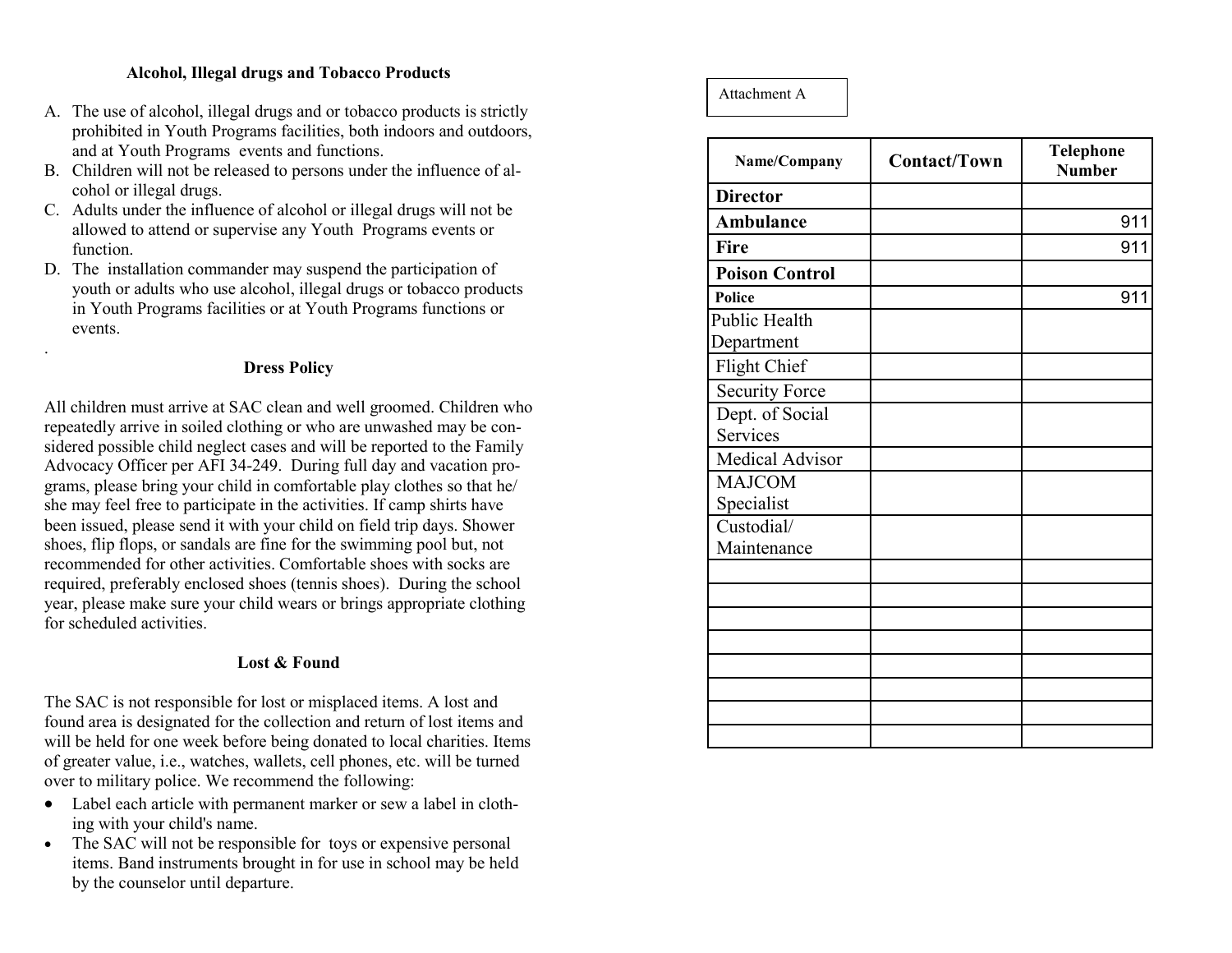#### **Perimeter Issues**

#### **Administrative Procedures for Playground Clearance (i.e., protest/riot adjacent to facility, toxic spill, sniper, suspicious parked vehicles, loiterers)**

- Call 911 to investigate the situation and consult with them to determine the level of potential crisis.
- If the situation is of marginal concern or greater, require that the entire Center remain inside. Immediately require any groups outside to come inside.
- Consider bringing those classrooms in the direct line of site into the "core" play space or another classroom/area until the situation is resolved.
- Be prepared to fully evacuate the facility should security or other emergency services make this request. Consider whether existing evacuation routes will suffice or if an alternate route must be taken due to the location of the incident. Make staff aware of any changes to their evacuation routes if necessary.
- Coordinate your actions with security and any other support services (police, fire dept., bomb squad) based on the nature of the incident.

#### **MISSING CHILD**

Immediate notification to 911 should be made once an initial search of the facility has been made and rapid attempts have been made to confirm whether or not a family member may have picked up the child.

- Conduct a search of all areas of the facility, including closets, cabinets, etc., and the immediate surrounding area.
- Make all other required notifications.
- Continue searching while waiting for the police/security to show.

The Director is to remain at the center as the point person and to gather information/description of the child to share with authorities.

#### **Guidance Policy**

SAC personnel will discipline in a consistent manner based on an understanding of individual needs and behaviors of children at varying developmental levels. Discipline will be constructive in nature, such as redirection, and non-participation in an activity. Our goal is to guide and direct children toward acceptable behavior. Children engaging in persistent displays of inappropriate behavior will be documented on an incident/accident form and discussed with parent to establish and intervention program. The SAC provides a caring environment that encourages growth in self control and respect for the rights of others. A child's attempt to learn, participation, and response to people and activities in the program are respected. As an important part of his or her overall development. Guidance should be a process of teaching, which allows socialization to take place. Adults are the models for children. We practice techniques that are fair, consistent, and respectful to children and their needs.

#### **School Age staff use the following techniques:**

- Staff members establish limits from day one, involving them in making the rules and by stating the rules in positive terms with predictable consequences.
- Staff members never shout or reach a tone above the children except in emergency situations.
- Staff members give advance notices when changing activities so children can finish what they are doing.
- Staff members provide oversight at all ongoing activities.
- Staff members plan with the children so they know what to expect.
- Staff members give necessary directions for an activity, then stop and check for understanding by being specific.
- Staff members follow the children's interests.
- Staff members are firm and consistent and set clear, reasonable expectations.
- Staff members have a cleanup system in which the children are involved.
- Staff members use positive reinforcement when children follow directions, attend to signals, and participate.

Due to the age of children in the SAC, we have rules that must be in place to ensure your children are safe at all times. Children are able to make choices in this program and part of making choices is consequences; either having a positive or negative result. Therefore, to keep all children safe, we have to ensure inappropriate choices are minimal.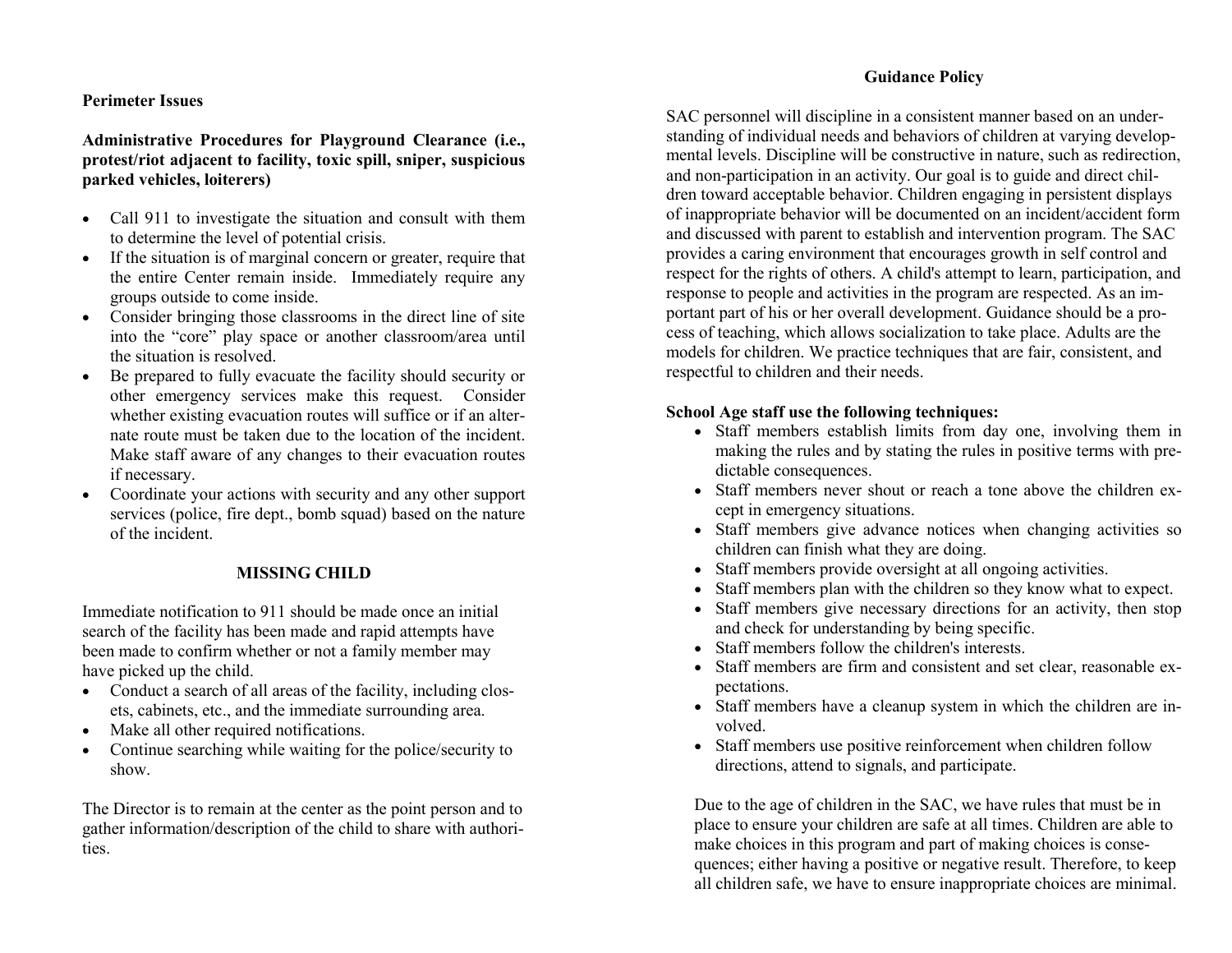#### **The following behaviors are considered inappropriate:**

- Causing physical harm to another child or adult by hitting, biting, kicking, throwing, or any other physical action.
- Use of inappropriate language, spitting, or other forms of verbal abuse or degradation by children directed to other children or adults.
- Repeated refusal by a child to comply with SAC staff and SAC rules, which may cause a safety hazard to the child or others.
- Children's behavior that is harmful to others.

#### **The following guidelines will be used if the above behaviors are recorded:**

- We will annotate the incident and the parents will read and sign the report.
- Continual incidents with the same behavior will first be recorded and a parent conference will be scheduled to discuss the behavior if deemed necessary
- If the same behavior continues it will then result in the development of an intervention plan between parents, staff, and child. The intervention plan will be detailed in how we as a team will work together for the child. The plan will also indicate suspension and termination guidelines.

Occasionally there are children who have difficulty adjusting to large groups or making choices. If group care is not conducive to your child, we may recommend a smaller setting such as Family Child Care.

We recognize that parenting is one of the most difficult and intense activities any adult can undertake. We want you as parents to share your thoughts, hopes and dreams for your children. We know that you want what is best for your child and that your job is to advocate and protect your child. So, please tell us when you have a concern so that we can provide you with the best possible care.

- Staff members who observe the problem will go to the nearest telephone and call Security (back-up call)
- Staff members will alert other staff personnel of the problem
- Alerted staff members will close the doors of their areas of responsibility
- Turn the child over to the other parent/guardian or alternative authorized representative in accordance with center procedures
- Report the incident to the immediate supervisor and Commander

#### **HOSTAGE SITUATIONS**

Although considered improbable, the Center may be subject to hostage situations either from disgruntled employees, parents/ guardians, parent's/guardian's authorized representative, or other people. In the event of a hostage situation:

- Remain calm
- Remain polite
- Follow the hostage takers instructions
- Do not resist
- **ANY** available staff member will immediately call 911.
- Staff members will alert other staff of the problem if time permits - **DO NOT PUT YOURSELF IN DANGER**
- Alerted staff members will close the doors of their areas of responsibility
- If staff members believe it is safe, evacuate children from the Center moving in the opposite direction from the incident. Report your location to 911 immediately.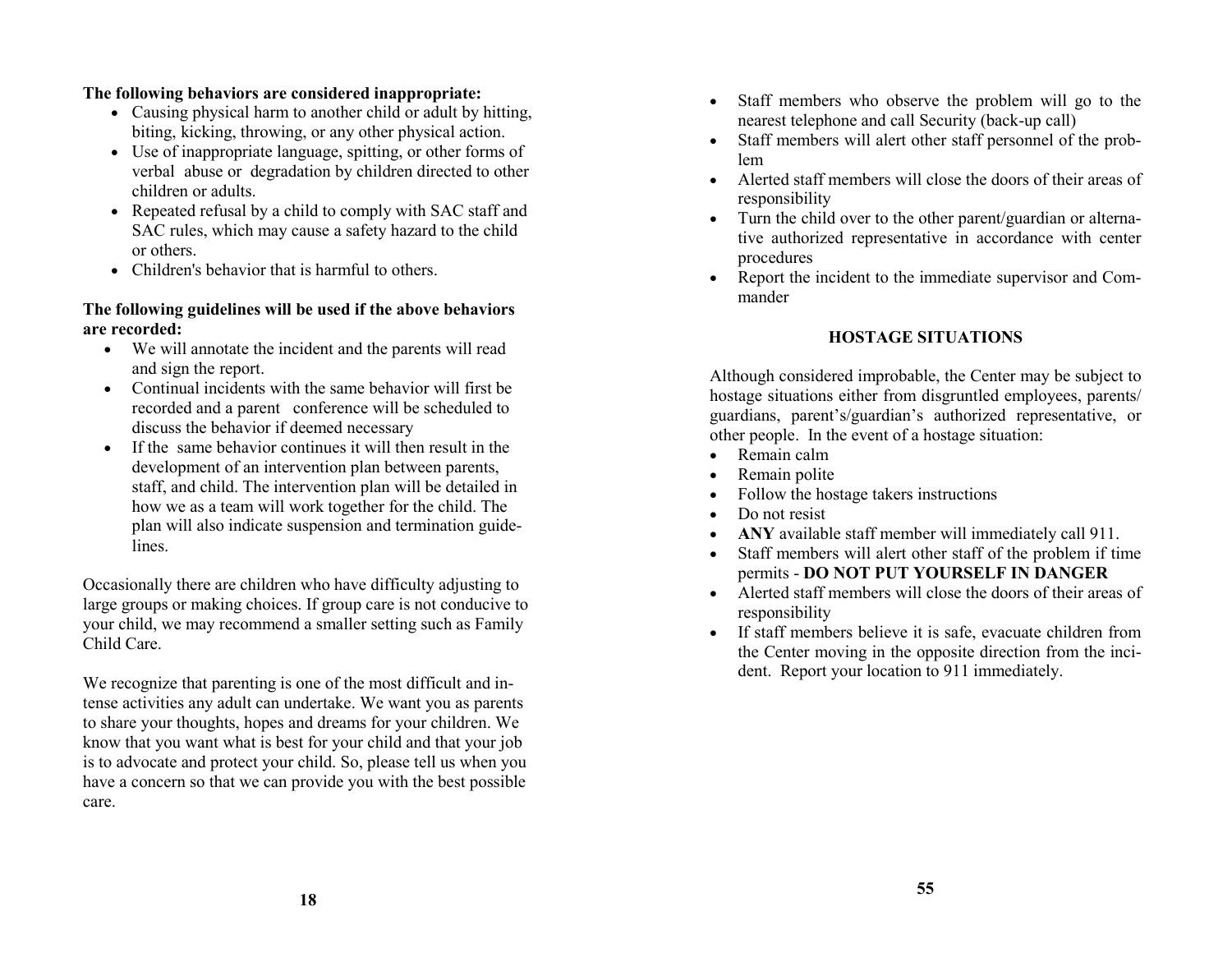#### **DISGRUNTLED EMPLOYEES, PARENTS/ GUARDIANS, OR PARENT'S/GUARDIAN'S AU-THORIZED REPRESENTATIVES**

In the event of having to deal with Disgruntled Employees, Parents/Guardians, or Parent's/Guardian's Authorized Representatives, implement the following:

- Remain calm
- Remain polite
- Immediately call 911 and Flight Chief
- Staff members will alert other staff personnel of the problem
- Alerted staff members will close the doors of their areas of responsibility
- If the disgruntled individual's child is immediately known, move the child to another room, out of sight
- Turn the child over to parent/guardian or authorized representative in accordance with center procedures
- Report the incident to the immediate supervisor

#### **IMPAIRED EMPLOYEES, PARENTS/GUARDIANS, OR PARENT'S/GUARDIAN'S AUTHORIZED REPRE-SENTATIVES**

If you have reasonable cause to suspect that any person picking a child up is under the influence of alcohol or drugs, or is physically or emotionally impaired in any way and may endanger a child, you may have cause to refuse to release the child. If so, request that another adult be called to pick up the child or call the numbers listed on the AF Form 1181.

In the event of having to deal with employees, parents/ guardians, or parent's/guardian's authorized representatives, implement the following

- Remain calm
- Remain polite
- If the person becomes agitated and/or confrontational, and immediately call 911.

#### **Suspension Policy**

Parents will be contacted and asked to remove their child if the child becomes unruly, uncontrollable, or if his/her conduct is such that it interferes with or harms other children (i.e., biting, scratching, and fighting) and does not respond to adult authority. No refund will be granted as a result of a suspension or removal. The procedure for suspension of children from SAC is as follows:

- Child will be separated from the group and the parent will be notified immediately concerning uncontrollable behavior or any incident resulting in injury to another child, to the child, or a staff member.
- In the event of suspension, the numbers of days and/or conditions for return will be determined on a case-by-case basis which can include that the parent(s) meet with the SAC Coordinator to discuss an agreed upon intervention plan.
- The SAC Coordinator in coordination with the Youth Director and Flight Chief will determine permanent removal.

#### **Keeping Children Safe- Everybody's Business**

If you suspect Child Abuse, Child Neglect, or a safety violation in your child's youth center, child development center or family child care home, report it to your Family Advocacy Program @ 784-2474 or Call the Department of Defense Child Abuse and Safety Violation Hot Line @ 1-800-336-4592.

As a federally regulated referral agency, SAC personnel are mandated to report any suspicion of abuse or neglect to authorities, per AFI 34-144.

Notification that all youth may be subject to closed circuit video monitoring and recording as part of their participation/ enrollment in CYP.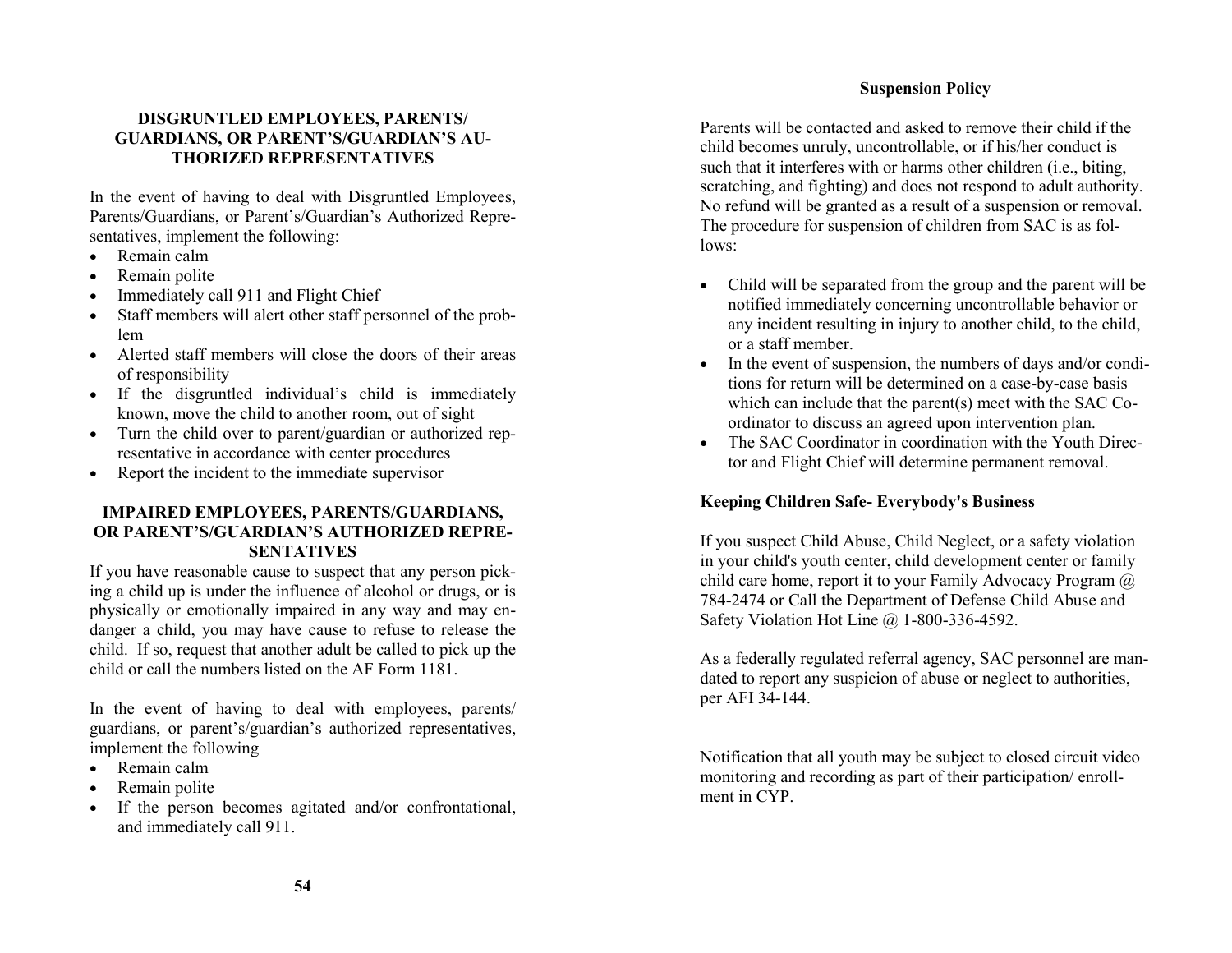#### **Touch Policy**

#### **Appropriate touching and what it involves:**

- Recognition of the importance of physical contact to child nurturance and guidance.
- Adult respect for personal privacy and personal space of children.
- Responses affecting the safety and the well being of the child (e.g., holding hand of your young child when crossing the street, holding a child gently but firmly during a temper tantrum).
- Examples of appropriate touching includes side hugs, and reassuring touches on the shoulder.

#### **Inappropriate touching and what it involves:**

- Violation of laws against sexual contact between adults and children. The adults may not use coercion or other forms of exploitation of the child due to the child's lack of knowledge. This includes any touch that satisfies the sexual needs of an adult.
- An attempt to change a child's behavior with adult physical force, often applied anger. An adult "striking out" in anger reinforces the child's own "striking out" to respond to a problem.
- Examples of inappropriate touching include forced hugs, corporal punishment, slapping, striking or pinching, tickling for prolonged periods, shaking, kisses, fondling or molestation.

All child and youth employees and their volunteers are bound by Air Force regulations to immediately report any infractions of the *Touch Policy* to their appropriate director or chain of command.

- Do not physically restrain or block their movements.
- While you are engaging the potentially violent individual, other available persons should direct unaffected classrooms to move to locations around the facility that are farthest from the incident point. This selective evacuation should proceed room-by-room and as orderly and quietly as possible, being careful to use routes not visible to the incident point.
- The other administrator should also make sure no other individuals, other than emergency personnel, enter the space where you have isolated the potentially violent individual.
- Once the police arrive they will take over the situation, negotiate and dictate further movements.
- If a decision is made to relocate to the alternate site while negotiations go on, follow the appropriate evacuation procedures.

#### **RANDOM ACTS OF VIOLENCE**

If the Center is affected by random acts of violence (e.g., drive by shooting), implement the following:

- Remain calm
- Immediately call 911.
- Staff members will alert other staff personnel of the problem
- Alerted staff members will close the doors of their areas of responsibility and have the children lay on the floor
- Brief Security Forces of the problem once they arrive
- Report the incident to the Sponsor, and immediate supervisor.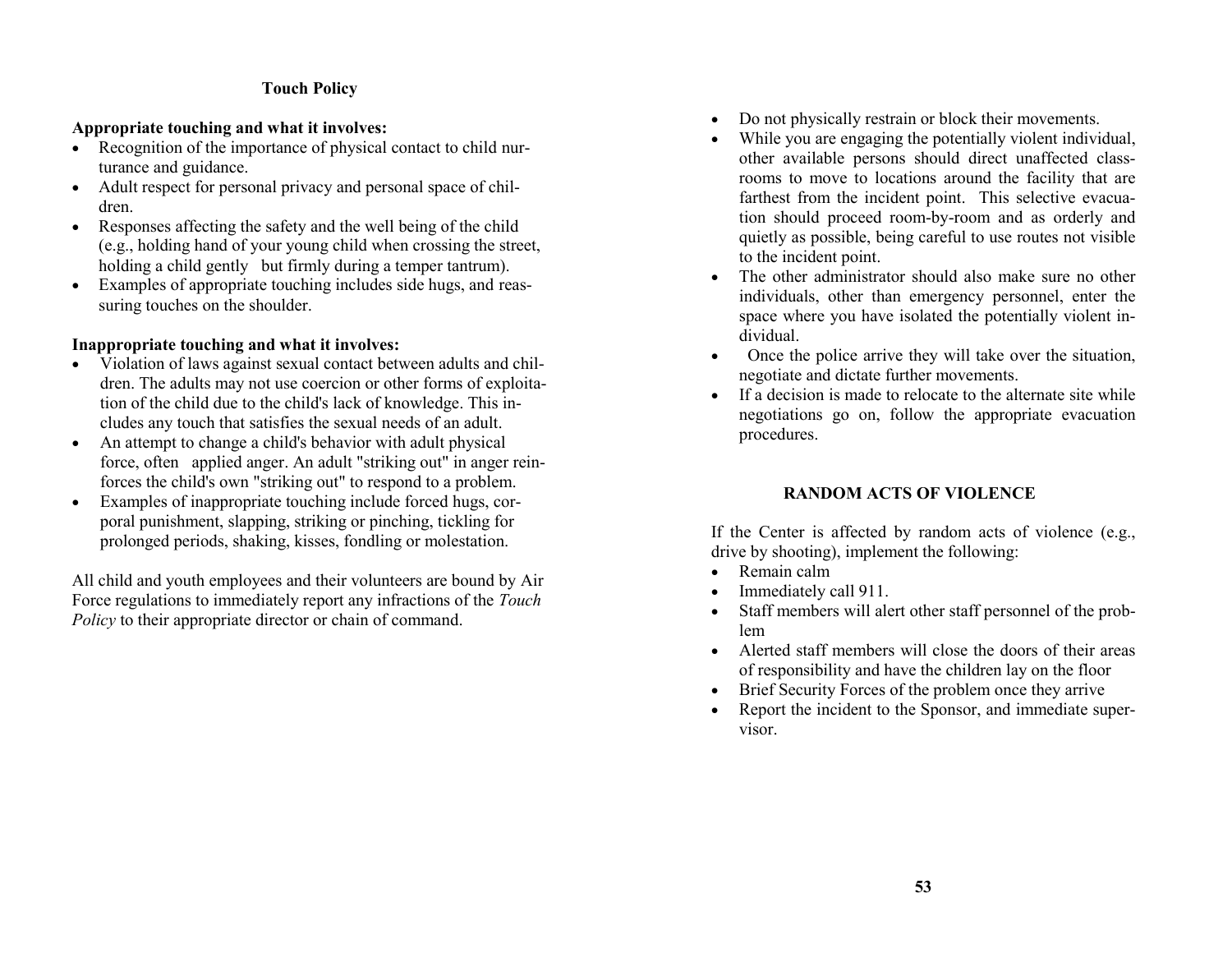#### **Policy on Locator Board**

#### **POTENTIALLY VIOLENT SITUATIONS**

A potentially violent situation (i.e., hostage situation, disgruntled person, unstable custody) may be cause for a selective evacuation procedure. The premise behind a selective evacuation is that it enables large numbers of children and staff to move out of harms way when an individual is on-site who is potentially violent.

#### **If a potentially violent individual gains access to your facility and leaves:** Immediately call 911.

If the individual cannot be isolated and chooses to leave the premises, allow them the freedom to exit making sure to note their car make and model, license plate, and the direction of their travel. Communicate this immediately to the 911 dispatcher.

**Note:** If the individual is leaving and taking a child or staff member, it is still often better to let the individual leave rather than prompt a confrontation that would increase the risk of injury.

#### **If a potentially violent individual gains access to your facility and remains:**

- Immediately call 911 and seek advice on how to handle the situation.
- Try to isolate the potential aggressor from as many adults and children as possible. Seek to draw the individual(s) to the office, break room, conference room, or other less populated space. If the individual has entered a classroom, seek to draw him into the least utilized portion of the room.
- If comfortable doing so, engage the potential aggressor in agreeable conversation to de-escalate the situation.
- Remain calm and be polite.

According to guidance from the Council of Accreditation (COA) school-age programs must have a system in place to ensure our staff know the whereabouts of children at all times. Below are the procedures for using your Locator Board:

#### **How the system works:**

- Children receive a magnetized nametag.
- Nametags will be color by home group.
- All nametags will be available on homeroom boards when children arrive at the program. There is one locator board.
- The locator board is in the lobby area.
- The locator board clearly identifies specific rooms/locations available for activity choices.
- A designated number of slots will be available for each room/location.
- When a child arrives at the program, he/she will move her tag from the home group board to his/her choice area of play on the locator board.
- This allows parents and staff to quickly and easily identify children's whereabouts.
- Each time the child changes locations, he/she will notify a staff member that they are leaving the area and move their nametag to the desired location.
- When the child leaves the program at the end of the day, he/she will return his/her nametag to their home group board.

Because accountability and supervision are critical areas of concern for our program, we need full support (from children, staff, and families) to ensure the system works properly. Freedom to move independently throughout the program requires responsibility on the part of the child. It is important that children follow the safety rules at all times.

#### **Please review the Locator Board Policy with your child:**

- At the beginning of each day, your nametag will be on your home group board.
- Put your nametag in the location that shows where you've chosen to go. Let the staff member know when you are leaving an area.
- You can be located by anyone by placing your nametag in the appropriate place on the locator board.
- When you leave the program, move your nametag back to your home group board.

#### **A rule is broken when:**

- You forget to change your nametag.
- Your nametag is in the homeroom, but you are in another area.
- Your nametag shows you are here, but you have gone home.
- You've changed someone else's nametag so you can have a slot.

#### **Consequences include:**

- First warning, your teacher reminds you of the rule and will retrain you on the procedures.
- Second warning, your home group teacher will require that you stay with him/her because you were unable to use the locator board safely. This will allow you to participate only in the activities where your counselor is located. The following day you may demonstrate your understanding of the rule and ask to be allowed the responsibility of using the locator board once again.
- Repeat misuse of the rule will result in your staying with your homeroom teacher as before and a parent conference must be held before you may once again make free choices. Your safety is our priority.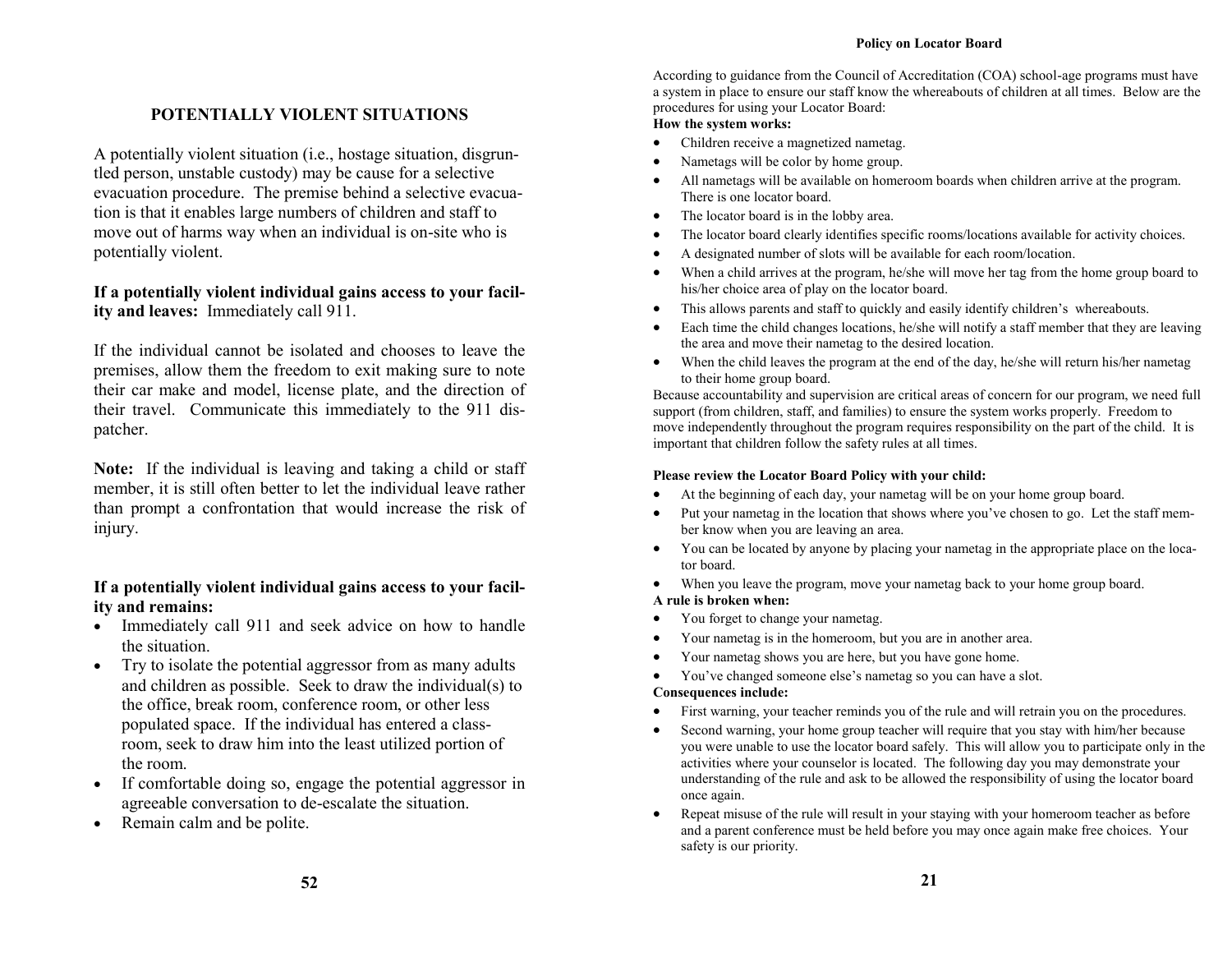| ŋ<br>f<br>I<br>ĭ<br>j                         |  |
|-----------------------------------------------|--|
|                                               |  |
| חד דרר ד גרמדר הו<br>$\overline{\phantom{a}}$ |  |
| $25 - 7 - 7$                                  |  |
|                                               |  |

 $\boldsymbol{\Omega}$ 

Note: The ages specified are the maximum ages and are based on the child's ability to demonstrate age-appropriate behavior. Children who do not consistently Note: The ages specified are the maximum ages and are based on the child's ability to demonstrate age-appropriate behavior. Children who do not consistently

demonstrate age-appropriate behavior should not be given the same degree of self-management responsibilities. In all instances below where a "yes" is indicated, demonstrate age-appropriate behavior should not be given the same degree of self-management responsibilities. In all instances below where a "yes" is indicated,

|                                                                                                                                  | Child Sit Sib-<br>lings/Others                                                                  | $\frac{1}{2}$              | $\mathsf{S}^{\mathsf{O}}$                                                                                            | $\mathsf{S}^{\mathsf{O}}$                                | ž                                                                                           | to child sit for 0<br>13 years of age<br>-2 years of age<br>$Yes**$                                                                          | Yes*                                                                                                                    |                                                                |
|----------------------------------------------------------------------------------------------------------------------------------|-------------------------------------------------------------------------------------------------|----------------------------|----------------------------------------------------------------------------------------------------------------------|----------------------------------------------------------|---------------------------------------------------------------------------------------------|----------------------------------------------------------------------------------------------------------------------------------------------|-------------------------------------------------------------------------------------------------------------------------|----------------------------------------------------------------|
|                                                                                                                                  | Left in Car<br>Unattended                                                                       | ž                          | $\tilde{z}$                                                                                                          | $\tilde{z}$                                              | Yes                                                                                         | Yes                                                                                                                                          | Yes                                                                                                                     |                                                                |
|                                                                                                                                  | To Include Playing)<br>Outside Unattended                                                       | ż                          | access (visual sight or<br>yard with immediate<br>adult supervision***<br>hearing distance) to<br>Yes, playground or | adult supervisuion ***<br>Yes with access to             | Yes                                                                                         | Yes                                                                                                                                          | Yes                                                                                                                     |                                                                |
| the parent is responsible for using reasonable judgment and for any incident or mishap (not considered preventable) which occurs | Left Alone Overnight                                                                            | $\tilde{z}$                | $\tilde{\mathsf{z}}$                                                                                                 | ż                                                        | ž                                                                                           | overnight alone provided sponsor<br>is in local area and access to adult<br>Children 12-14 years may be left<br>supervision is available *** | to exceed 5 days and adult super-<br>Yes for short TDYs or leave not<br>vision with periodic checks is<br>available *** |                                                                |
|                                                                                                                                  | for More Than Two Hours                                                                         | $\tilde{z}$                | No: except at age 6 may walk  No; except at age 6 may walk to<br>and from bus stop                                   | No; except may walk to and<br>from school                | ly access (phone  Yes with access to adult supervi-<br>sion and for no more than 2<br>hours | $Yes**$                                                                                                                                      | $Yes**$                                                                                                                 |                                                                |
|                                                                                                                                  | Left Without Sitter in Quarters   Left Without Sitter in Quarters<br>lours or Less<br>for Two E | $\frac{1}{2}$              | to and from bus stop                                                                                                 | may walk to and from bus stop<br>Not Recommended; except | number to an adult supervisor)<br>$* * * *$<br>Yes; with read<br>×                          | $Yes**$                                                                                                                                      | $Yes**$                                                                                                                 | * Home-alone training by youth center or other source required |
|                                                                                                                                  | Age of<br>Child                                                                                 | Newborn<br>Through<br>Age4 | Age 5<br>Through<br>Age 6                                                                                            | Through<br>Age 9<br>Age 7                                | Through<br>Age 10<br>Age $11$                                                               | Age 12<br>Through<br>Age 14                                                                                                                  | High School<br>Graduation<br>Through<br>Age 15                                                                          |                                                                |

\*\* Red Cross baby-sitting training or equivalent required

guardian, care provider, friend. \*\*\* Adult supervision is defined as someone who has or assumes responsibility for the child, e.g. parent, guardian, care provider, friend. \*\*\* Adult supervision is defined as someone who has or assumes responsibility for the child, e.g. parent, \*\* Red Cross baby-sitting training or equivalent required

#### **HAZARDOUS MATERIALS**

Hazardous materials are substances that are flammable, combustible, explosive, toxic, noxious, corrosive, oxidizable, an irritant or radioactive.

If a hazardous materials accident occurs within close proximity of the Center, notify the fire department and follow safety directions. Be prepared to evacuate or shelter -in -place.

**BOMB THREATS, THREATENING CALL OR MESSAGE Calls of a threatening nature should be recorded as accurately as possible and reported to police. Depending on the nature of the call, appropriate action should be taken to protect lives and property, including evacuation.**

If possible, record the threatening message carefully with attention to details. If caller ID is operational, record telephone number. Notify police immediately. Get advice from your local police to help determine how to handle the situation. (See Attachment F -Bomb Threat Report Form).

#### **SUSPICIOUS ARTICLE**

Evidence of a suspicious article, package, or letter should be reported to the Center Director immediately. Communication to security or police is advised. Do not touch or attempt to move the article unless instructed to do so by police. Follow advice of police to determine appropriate procedures to take within the center.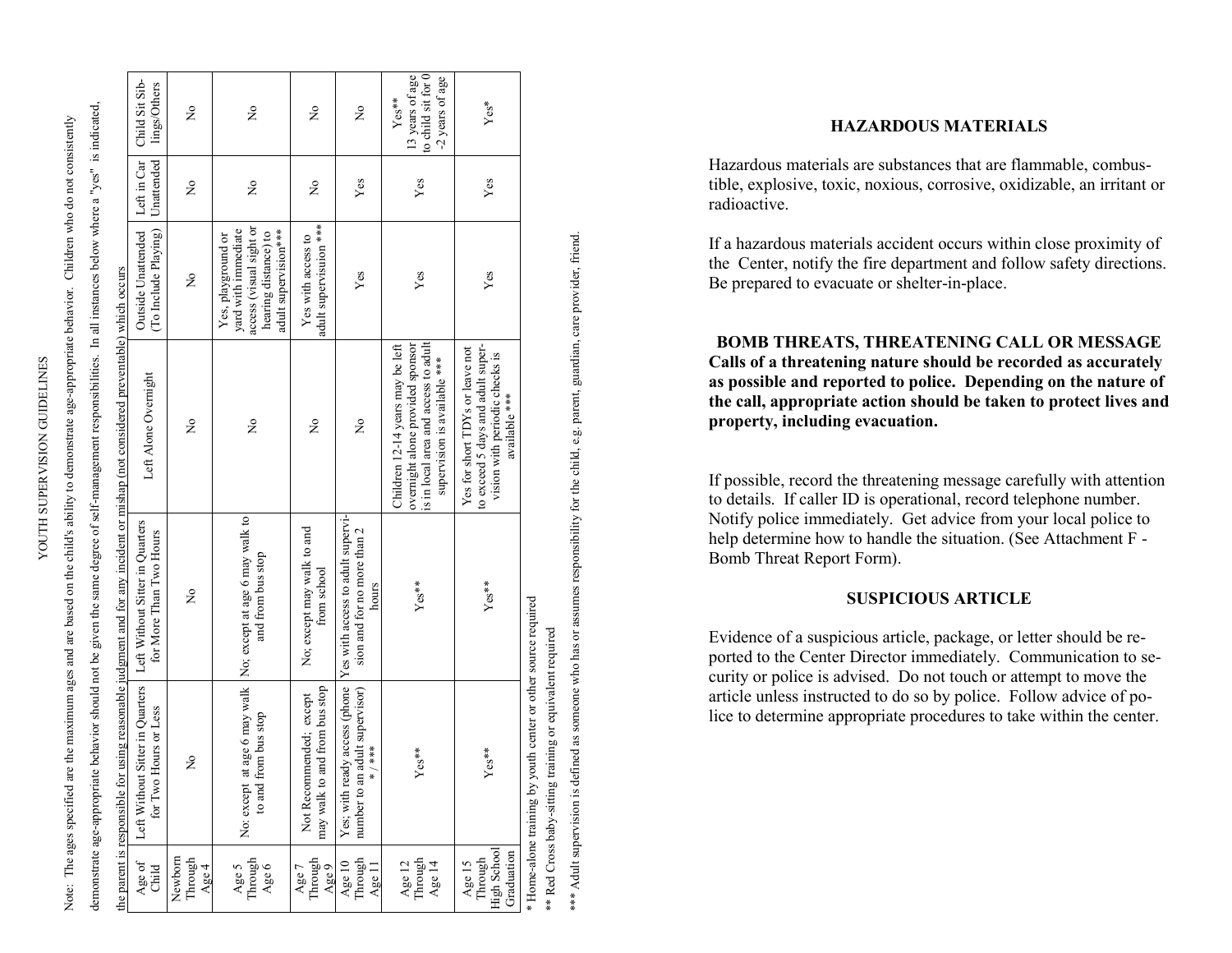#### **FIRE**

#### **Fire Procedures**

Each facility should have a fire emergency plan including an evacuation procedure, marked exits, fire/smoke detectors, fire extinguishers, safe storage and use of flammable materials, and fire safety training and fire drills. The fire plan should specify when and how to evacuate in case of fire and under which conditions staff should attempt to control a fire using extinguishers.

Check with fire officials to remain current on fire safety such as regular inspections and use of fire extinguishers, detectors, and alternate heating sources.

Conduct regular fire safety training and fire drills.

#### **FIRE EMERGENCIES**

All Center staff is to familiarize themselves with the fire emergency procedure and maintain their areas free from the accumulation of combustible materials. Staff are responsible for ensuring that all fire extinguishers, alarm boxes, exits, and paths to exits are unobstructed at all times.

If a fire/smoke is discovered, immediately activate the nearest pull station/call 911 and, if available, activate the duress button to report the fire and begin evacuation per the evacuation procedure.

If the fire is small (waste paper basket size) extinguish the fire by using water, blanket, fire extinguisher, etc. **DO NOT TAKE RISKS.** Personal safety and that of the children come first. If the fire is larger, or if the smoke makes it difficult to determine the fire location, evacuate the area and report to the evacuation area. When possible, the Center Director/Designee shall notify Flight Chief of the situation.

#### **Community Resources**

School Liaison Officer 575-784-1528

Eastern NM Youth Connection 575-935-0211

Southwest Autism Services 575-742-9032

Untied Way of Eastern NM 575-769-2103

Airman & Family Readiness 575-693-3140

Military Life Counselor 575-825-1300 (Child/ Youth Behavioral)

Health & Wellness Center 575-784-1003

Family Advocacy 575-784-2474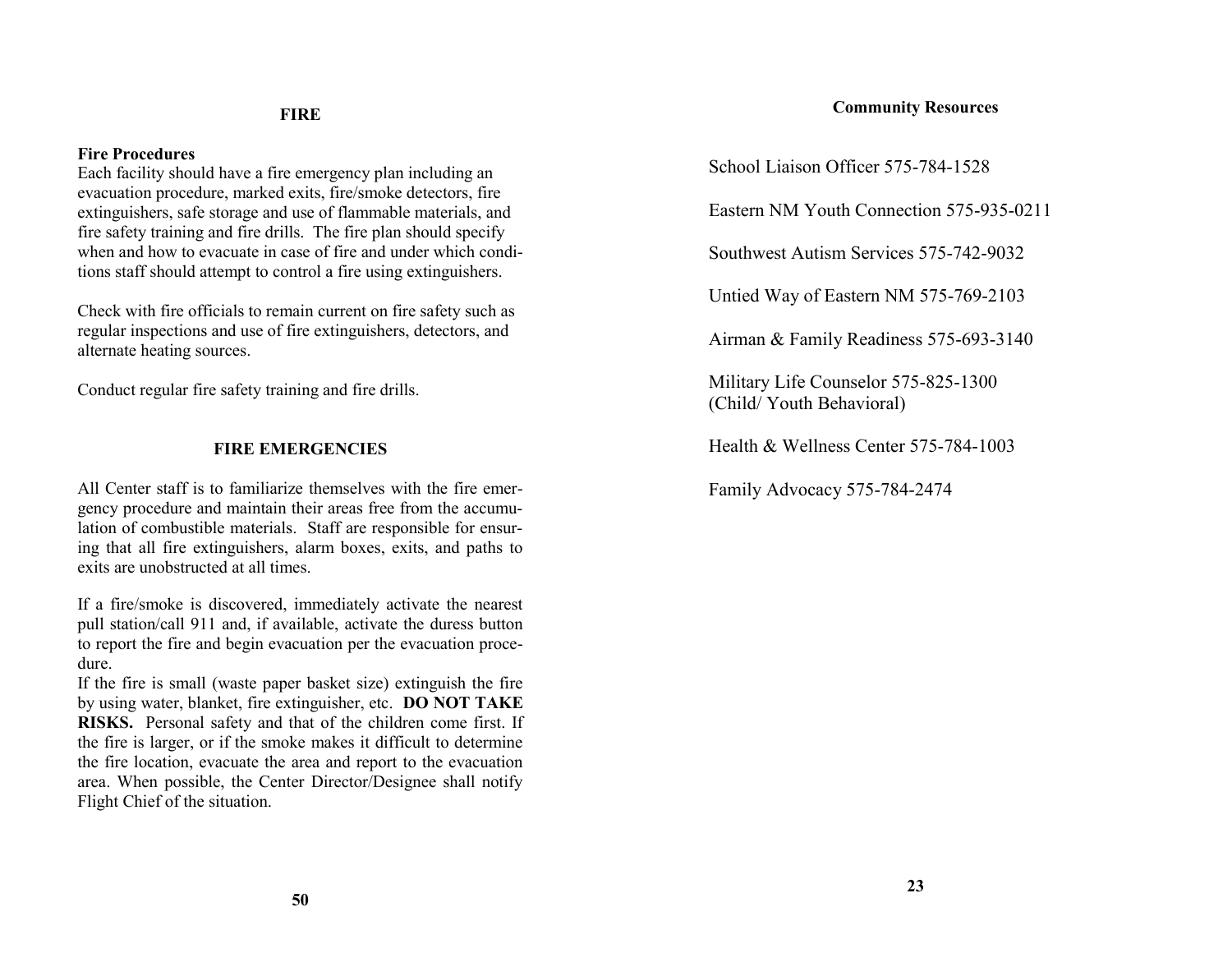# **School Age Program Family Bill of Rights**

Families in the School Age Program have a right to…

a healthy and safe environment.

confidentiality of personal information.

high quality care in a group setting.

fair and respectful treatment.

opportunities to be involved in the program.

opportunities to express suggestions and concerns.

- The nutritional needs of the children cannot be met.
- Live wires will require the immediate closing of the Center and the transfer of the children.

Loss of water that disrupts appropriate hand washing and toileting with clean running water for more than 1 hour.

#### **Reporting Facility System Emergencies**

In the event that any of the critical systems for the Center become inoperative, the Director*/2nd* in Charge shall immediately notify his or her immediate supervisor and Civil Engineering. The CE Facilities person will assess the situation and provide the necessary resources to correct the problem. Facilities will advise on arrangements for temporary services, i.e. electrical power, portable toilets, drinkable water, etc., if possible, if the problem can not be corrected in a timely manner the center may need to close.

The Center Director/Designee shall communicate with CE to estimate the duration of the event. If the duration of the event is likely to pose a sanitary or safety threat, or if the disruption would make the facility environment untenable, the Center may need to close early at the direction of Public Health.

In the event of a major incident involving a critical system, i.e., explosion, building collapse, electrical sparking, etc., call 911 and order an evacuation of the center.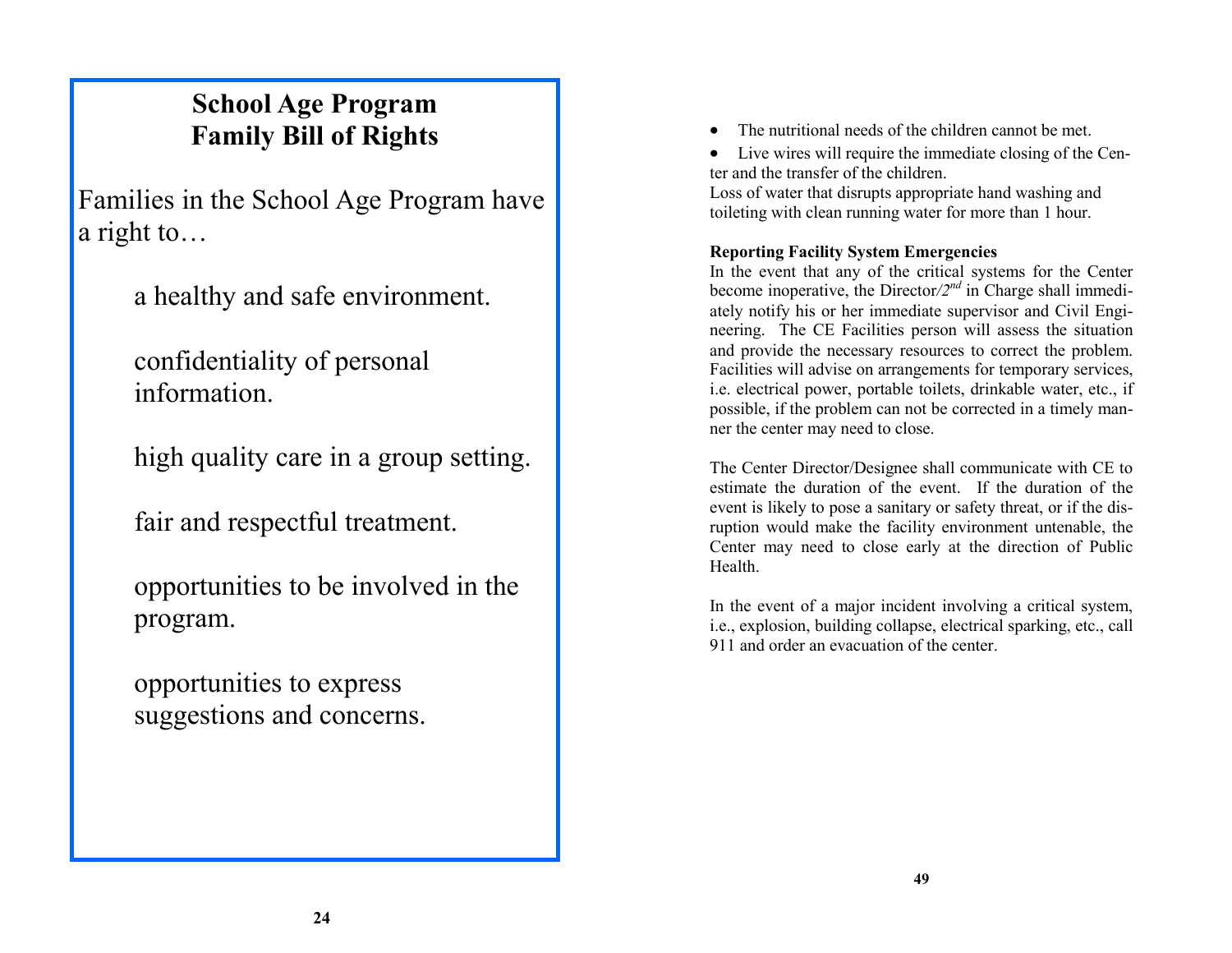### **FLOODING**

Monitor announcements of Flood Watch or Warnings. Close or evacuate facility if needed. Heed evacuation order from public safety officials.

## **UTILITY DISRUPTION**

(water, heat, electricity, water)

If utilities are disrupted in the Center, the Center will make every effort to remain open. The decision to close the Center or delay its opening will be based on the following factors:

- The amount of natural light in the Center
- The temperature in the Center
- The ability and necessity of heating food
- The risk to the health and well being of children and staff.

The staff will begin calling parents/guardians to inform them of the situation after 1 hour of disrupted service. This time period will allow the Center to assess the situation and provide families with as much accurate information as is available. The Center may close or delay opening (confirm with immediate supervisor) if the following conditions are present:

• The temperature on the Center thermostats register 68° or below, or 82° or higher for one hour, with no expectation of heat/air conditioning restoration within the next one to two hours, and/or the room conditions prevent adequate ventilation and breathing.

• The natural light in the Center is diminished to the point that children and staff are at risk.

• The main phone line will be inoperable for more than one hour, and no auxiliary cellular phones are available.

# **School Age Program Children's Bill of Rights**

As children in the School Age Program, we have a right to…

be treated fairly.

be treated equally.

be heard; give our side when asked about a problem.

freedom of activity choices.

pick foods that are good for us and tasty.

be who we want to be.

feel safe; to not be bullied.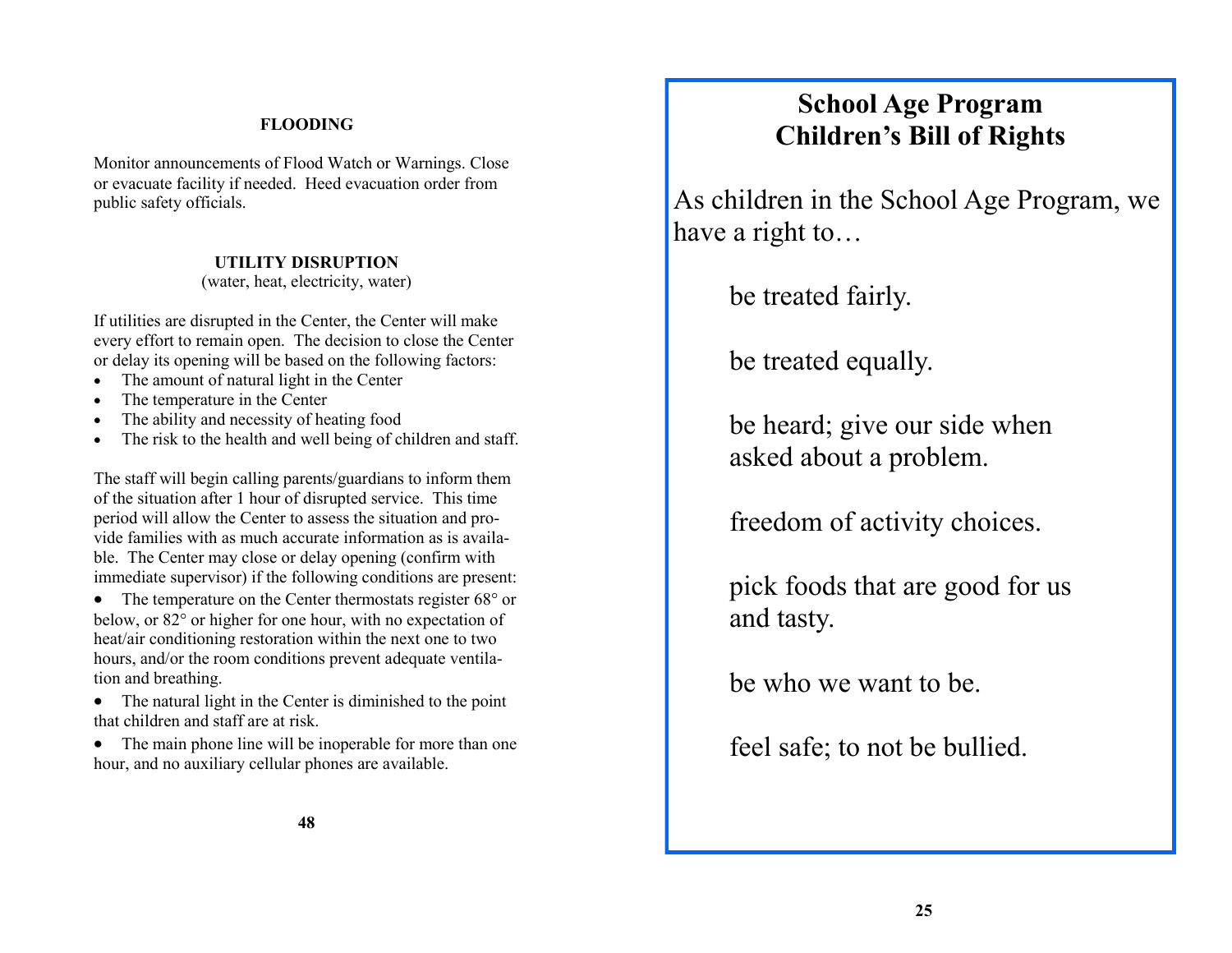# **Ready to Respond Emergency Preparedness**

## **Table of Contents**

| <b>Introduction</b>                                   | 28        |
|-------------------------------------------------------|-----------|
| <b>Emergency Response Organization</b>                | 28-29     |
| <b>Overall Operational Roles and Responsibilities</b> | 29        |
| <b>Emergency Numbers, Systems, and Locations</b>      | $31 - 32$ |
| <b>Emergency Notification</b>                         | 33-34     |
| <b>Center Evacuation Sites</b>                        | 35        |
| <b>Evacuation Areas</b>                               | 36        |
| <b>Evacuation Planning</b>                            | 36        |
| <b>Center Evacuation Procedures</b>                   | 37        |
| <b>Evacuation Process</b>                             | 38-40     |
| <b>Center Accountability Process</b>                  | 41        |
| <b>Evacuation Away from Center</b>                    | $41 - 43$ |
| <b>Sheltering In Place, Medical Emergencies</b>       | 44        |
| <b>Procedures For Life Threatening Injuries</b>       | 45        |
| <b>Snow and Ice Storms</b>                            | 46        |
| <b>Tornado</b>                                        | 46-47     |
|                                                       |           |

**Watch Conditions** are issued by the National Weather Service for the area. When this occurs: Tornado spotters are alerted Radios should be monitored at the Center office All teachers should be notified of the watch • Tornado shelters should be visited by an administrator to ensure that they are clear When the announcement to take cover is given, the Director and other management take the emergency information (children and staff emergency contact numbers) and assist in the cover procedures in rooms with and non-ambulatory children first. If more than one administrator is present, divide the building into sections and move to assist. Director and other management need to check all areas for "hidden" children. When authorities give the all-clear sign, check with the teachers from each room to make sure all children are accounted for. If there is any question about damage to the Center, do not reenter the building until security or other emergency personnel have surveyed the building. Inform all the teachers of any facility hazards. Determine if any areas or routes must be closed from access and inform staff. If it is unsafe to remain at the Center, assess whether the Alternate site is a safe back-up and evacuate the children to this location.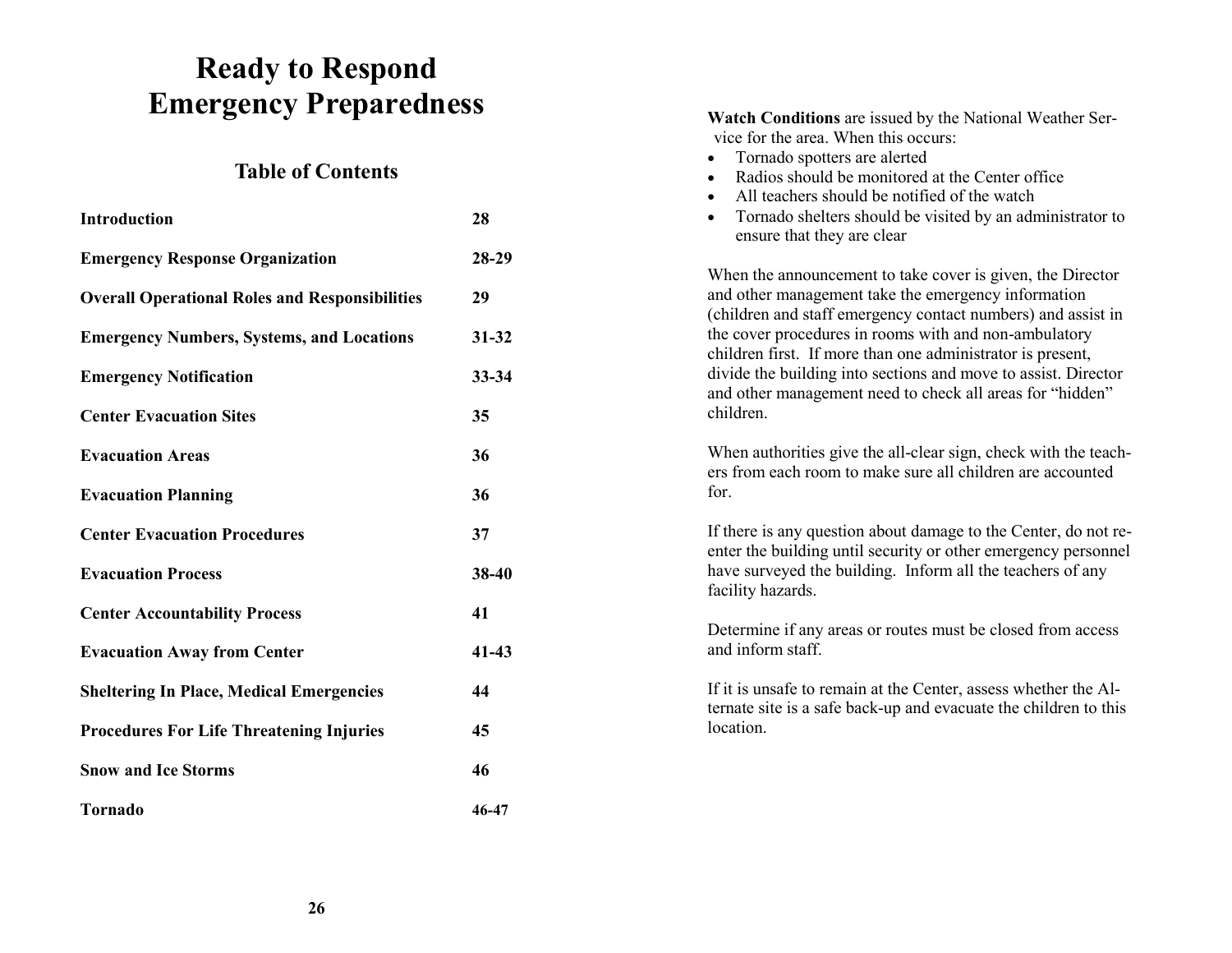|                                                                                                                                                            | Flooding                                                 | 48        |    |
|------------------------------------------------------------------------------------------------------------------------------------------------------------|----------------------------------------------------------|-----------|----|
| <b>SNOW AND ICE STORMS</b>                                                                                                                                 | <b>Utility Disruption</b>                                | 48-49     |    |
| Monitor winter storm watch, warnings, blizzard warnings or                                                                                                 | Fire                                                     | 50        |    |
| travel advisories. Check the status of battery powered flash-<br>lights, back-up lighting.                                                                 | <b>Hazardous Materials</b>                               | 51        |    |
| Release non-essential staff in accordance with center closing                                                                                              | <b>Bomb Threats, Threatening Call or Message</b>         | 51        |    |
| procedures.                                                                                                                                                | <b>Suspicious Article</b>                                | 51        |    |
| Arrange for snow and ice removal as well as possible debris<br>removal such as fallen trees and utility lines.                                             | <b>Potentially Violent Situations</b>                    | $52 - 53$ |    |
| <b>TORNADO</b>                                                                                                                                             | <b>Random Acts of Violence</b>                           | 53        |    |
| A tornado watch means that a tornado is likely over a large                                                                                                | <b>Disgruntled Employees, Parents or Representatives</b> | 54        |    |
| area. A tornado warning means that a tornado has been sight-<br>ed or is indicated on weather radar in a specific area. Moni-                              | <b>Impaired Employees, Parents, or Representatives</b>   | 54        |    |
| tor tornado watch, warnings, or severe thunderstorm watch/<br>warning.                                                                                     | <b>Hostage Situations</b>                                | 55-56     |    |
| <b>Tornado Cover - Administrative Procedures</b>                                                                                                           | <b>Missing Child</b>                                     | 56        |    |
| Take Cover Announcements are issued by the Director when<br>one or more of the following conditions exist:<br>A tornado is sighted<br>$\bullet$            | <b>Attachments</b>                                       |           |    |
| A tornado siren is heard<br>$\bullet$                                                                                                                      | A. Emergency Numbers List                                | 57        |    |
| A tornado warning is issued that affects the Center<br>High winds at or exceeding 60 miles/hour<br>$\bullet$<br>Golf ball size hail or larger<br>$\bullet$ | <b>B. Emergency Evacuation Plan</b><br>$-59$             |           | 58 |
| Rapidly dropping pressure; dark greenish clouds<br>$\bullet$                                                                                               | C. Emergency Kits and Supplies                           | 60-61     |    |
|                                                                                                                                                            | D. Guidelines for Handling Medical Emergencies           | $62 - 64$ |    |
|                                                                                                                                                            | <b>E.</b> Bomb Threat Report Form                        | 65-66     |    |
|                                                                                                                                                            | F. Organizational Roles and Responsibilities             | 67        |    |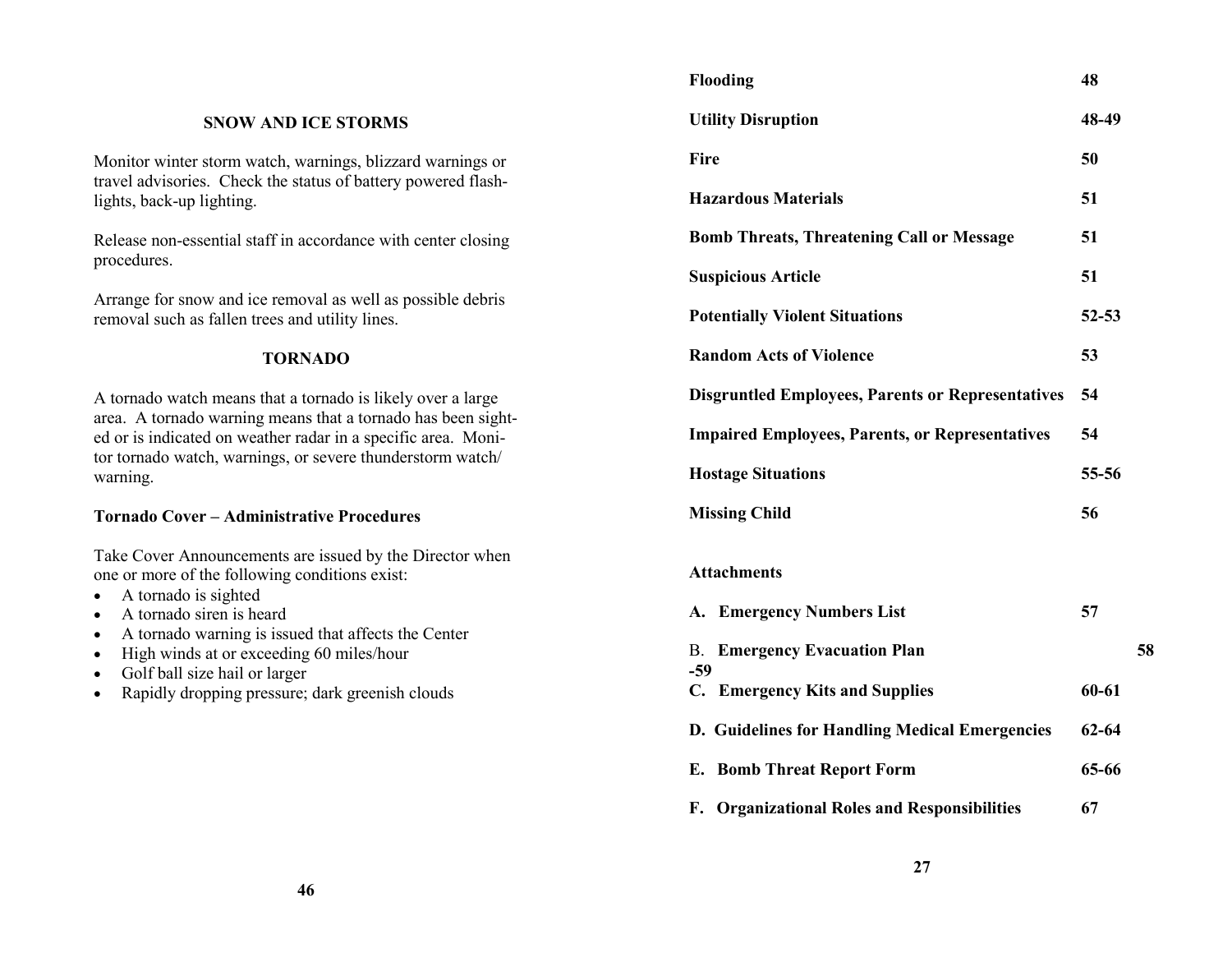#### **INTRODUCTION**

The intent of this plan is to assist the Youth Program Director and staff in responding to emergency situations, provide information that can be used with family members concerning emergency planning, and provide a basis for restoration of services. The Director and staff are considered responsible for the safety of children and will coordinate actions and/or requirements with fire, safety and security personnel

#### **EMERGENCY RESPONSE ORGANIZATION**

In the event of an emergency, the Director will oversee the situation at the Center. In the Director's absence, the emergency management responsibilities are delegated to the next in charge.

The *Emergency Response Plan* shall be reviewed periodically for modifications to the procedures, changes of key personnel or other resources, and additions of new emergency management information.

The *Emergency Response Plan* shall be controlled by the Director to ensure appropriate updates, changes, and reviews are incorporated in all distributed copies of this plan. A copy of the plan shall be maintained by the following:

> School Age Director's Office Front Desk

The following situations will be covered by this policy:

- Evacuation Procedures and Process
- Sheltering/Sheltering in Place
- Medical Emergencies
- Natural disaster; hurricane, tornado, severe storms
- Utility disruption
- Fire/smoke emergencies
- Hazardous materials
- Bomb threat
- 
- Suspicious Articles
- Potentially Violent Situations
- Random Acts of Violence

#### **Procedure For Life Threatening Emergencies Person finding injured or ill person shall**:

- Remain calm, render first aid, and call for help. Do not move the injured or sick person unless his/her safety and health are at risk.
- Call 911 for emergency medical services and report the incident or request someone else to call. Stay on line with the dispatcher and provide information as requested.

#### **Center Director or designee shall:**

- Report the incident to 911 if they have not already been called.
- Assign an individual to meet the emergency medical personnel to guide them to the location.
- Pull the AF Form 1181 or Staff emergency data of the injured from the files and provide it to the emergency medical personnel upon arrival.
- Assign a staff member to accompany the patient to the hospital if parents are not available.
- Make notification to applicable emergency contact of the patient.
- Insure that the appropriate paperwork is completed.
- Contact the following to report the incident: Immediate supervisor, Commander, and AFSOC
- Maintain communications with staff member assigned to stay with the patient for progress reports.

For more information on general guidelines, see Attachment D - Guidelines for Handling Medical Emergencies.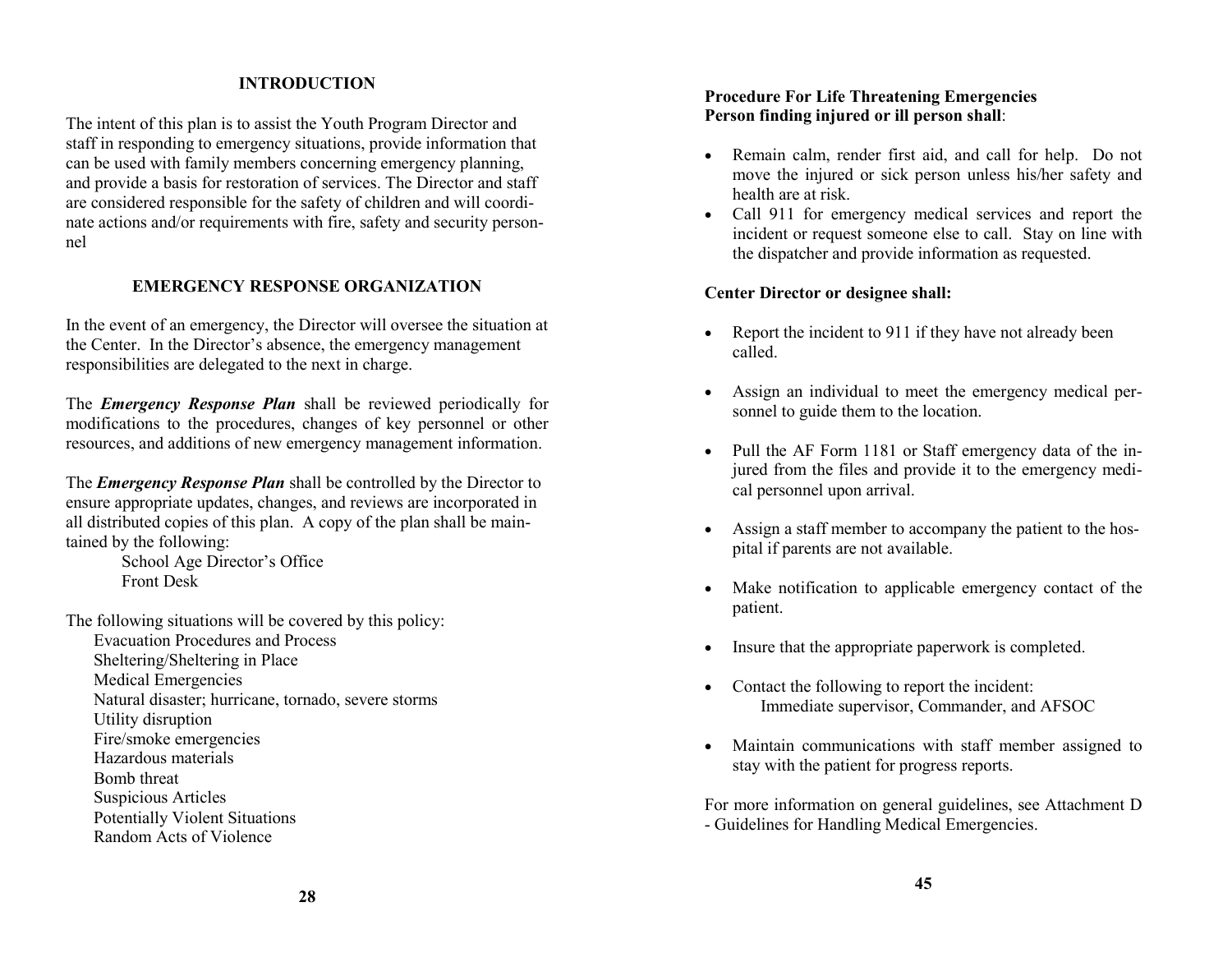#### **SHELTERING/SHELTERING IN PLACE**

Sheltering is conducted in response to tornadoes and severe storms. Sheltering **in place** as defined as moving people into the building and isolating the building environment from the outside. Emergency response personnel will shut down air handling (HVAC), water, and electrical systems, as required, however, many air handling systems will shut down automatically. Sheltering in place is conducted in response to hazardous materials incidents.

**Sheltering:** Any sheltering area should be identified on the center plan

- Identify shelter areas that provide the most structural resistance from collapse.
- Shelter areas will be free of items that may fall on sheltered people.
- Shelter areas will have a flashlight or emergency light available.

**Sheltering in place:** Shelter in place may involve keeping all windows and doors closed and covering all air intake vents to provide protection from airborne hazardous materials.

- Ensure all Center staff and children are in the building (outside playground areas are unoccupied).
- Ensure all doors and windows are closed and secured.
- If necessary, emergency response personnel will shut off all HVAC systems to isolate the outside air from the building if the system has not already shut down.
- Remain in the building until notified by the emergency response authorities that the situation has been resolved or that an evacuation has been ordered.

#### **MEDICAL EMERGENCIES**

**Life Threatening Medical Emergency** means that the patient requires immediate medical intervention to stabilize and prevent the medical condition from deteriorating. Examples of life threatening medical emergencies are: compound fractures; severe lacerations; internal bleeding; severe burns; difficulty in breathing; heart problems; shock; severe allergic reactions to insect bites/foods, medications; poisonous plant contact or animal bites; ingestion of chemiDisgruntled Impaired Parents/Guardians, or Parent's Guardian's Authorized Representatives Hostage Situations Missing Child

#### **OVERALL OPERATIONAL CRISIS/EMERGENCY ROLES & RESPONSIBILITIES**

In the event of an emergency situation, the Director shall declare an emergency situation and institute the appropriate response actions. In the event that the Director is not available, the next person in authority shall assume the responsibilities of the Director.

#### **Program Director:**

1. Familiarize all staff with the crisis/emergency response plan and ensure effective implementation.

2. Ensure that the Center's practice drill program is implemented and documented.

3. Ensure supplies and equipment are present and checked at least monthly.

4. Review each crisis/emergency situation to ensure that proper reports are completed and appropriate action is taken to prevent repetition of any ineffective efforts.

5. Act as team leader in a crisis/emergency situation. Identify the emergency situation and determine the course of action.

Activate contact with Flight Chief and/or other base authorities to inform Center of potential or existing crisis/emergency situation.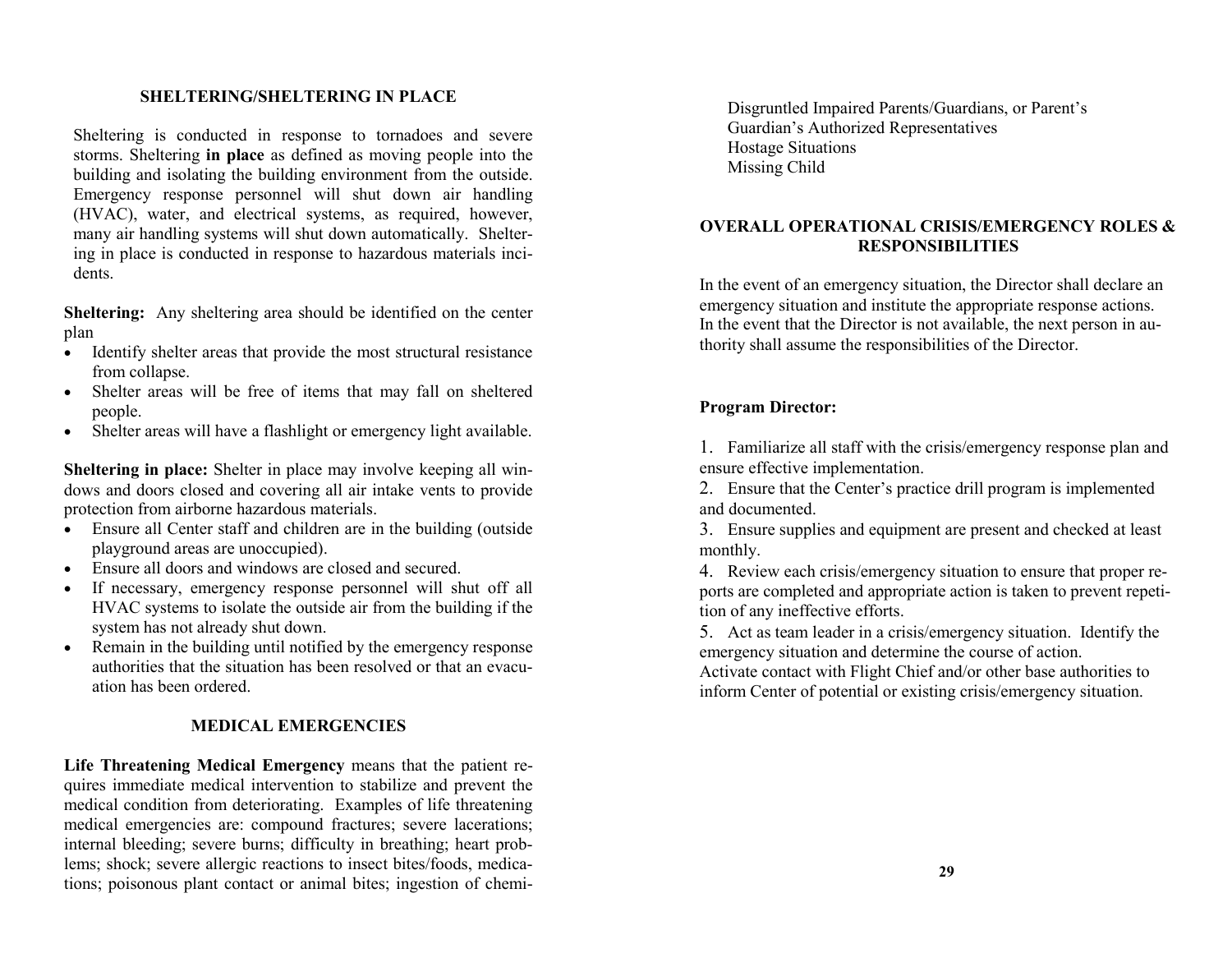#### **Next in Charge**

**The responsibilities of the person Next in Charge are to assist the Director during an emergency, and in the absence of the Director, assume all responsibilities.** 

- Become familiar with the Crisis/Emergency Response Plan.
- Provide and complete crisis/emergency response training to employees on a regular basis and update as necessary.
- Take the lead in planning, implementing, and tracking all training to update and check the accuracy of current crisis/ emergency response procedures.
- Work with the Director to investigate and evaluate each crisis/ emergency situation to prevent repetition of ineffective efforts.
- See that all injuries and issues are attended to immediately and referred to the Director to determine if further notification to supervisors, AFSOC or HQAFSVA is required.
- Coordinate a regular plan of inspection of work areas to detect unsafe conditions and work practices.
- Act as team leader in a crisis/emergency situation. Identify the emergency situation and determine the course of action.
- 4. **Play Space Assignment:** Determine where to set up different groups of children,
- If possible, use blankets, tables, and chairs to define areas.
- Determine the nearest and safest bathroom and arrange for supervision.
- Report back to the Evacuation Chief with updates, needs, and problems during his/her rounds.

**Key materials:** Prepared Emergency Evacuation Kit (see Emergency Kits and Supplies, Attachment C) including some play materials.

#### **5. Pick-Up Assignment:**

- Establish an area away from the primary play area and first aid areas to control access.
- Collect all the sign-in sheets to monitor family pick-ups.
- Select a staff member to collect children and bring them to the pick-up point.

Report back to the Evacuation Chief with updates, needs, and problems during his/her rounds.

**Key materials:** Sign-in sheets; marker/pens and paper; highly visible cap.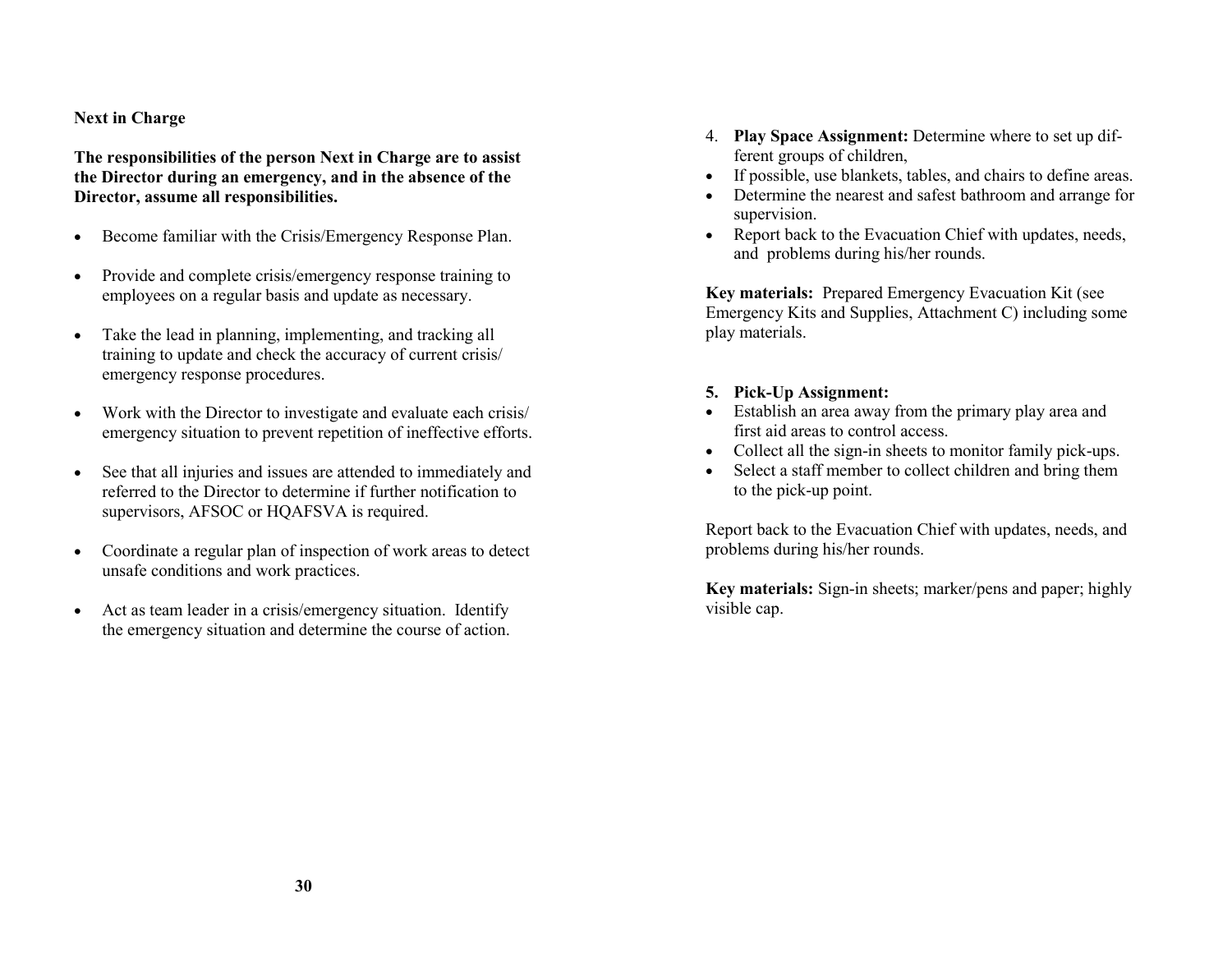#### **1. Evacuation Chief: Director Alternate: Assistant Director or 2nd in charge**

- Make sure all children are accounted for.
- Determine the safest location for continued operations until children can be picked up and the safest path for all staff and children to get there.
- Activate the parent/guardian pick-up point assignment. This should be the best location away from the play space areas and first aid station.
- Activate the communications assignment and provide specific phrases for the caller and information about the parent/guardian pick-up point – when possible, be the one to make contact with those families whose children are injured as a result of the event.
- Inform Command Support of your circumstances as soon as you are able.
- **2. First Aid Assignment:**  Administer First Aid as necessary

**Key materials:** Complete First Aid Kit, flashlights, batteries, contained in a labeled bag.

#### **3. Communications Assignment:**

- Check with Evacuation Chief about exact info to give to families when calling (emphasis should be placed on the child's condition and the pick-up location).
- Locate nearest phone and collect the emergency information from the Evacuation Chief with family phone numbers.
- Discuss with the Evacuation Chief, the exact wording to offer families whose children have been injured in some way by the event.
- Report back to Evacuation Chief with updates, needs, and problems during his/her rounds.

#### **Employee responsibilities:**

- Notify the Director of emergency situations as they become aware of them.
- Follow emergency procedures as outlined and directed by the person in charge.
- Safety and well being of the children in their care.

#### **Sponsoring Organization**

The United States Air Force is responsible for the safety of the building and grounds. The health and safety, security, and facilities procedures established by the United States Air Force shall be followed by the Center in conjunction with center policies and licensing regulations. For emergencies, the Director shall immediately call 911 for medical, fire, or security emergencies. They will notify appropriate United States Air Force response personnel as necessary.

#### **EMERGENCY NUMBERS, SYSTEMS, AND LOCATIONS**

Use *Emergency Numbers* list (see Attachment A); post by all phones and attach a copy to this plan.

All areas should have a floor plan outlining the evacuation route from that location as well as denoting the location of all fire extinguishers and pull stations. In addition to information on the floor plan, complete the following: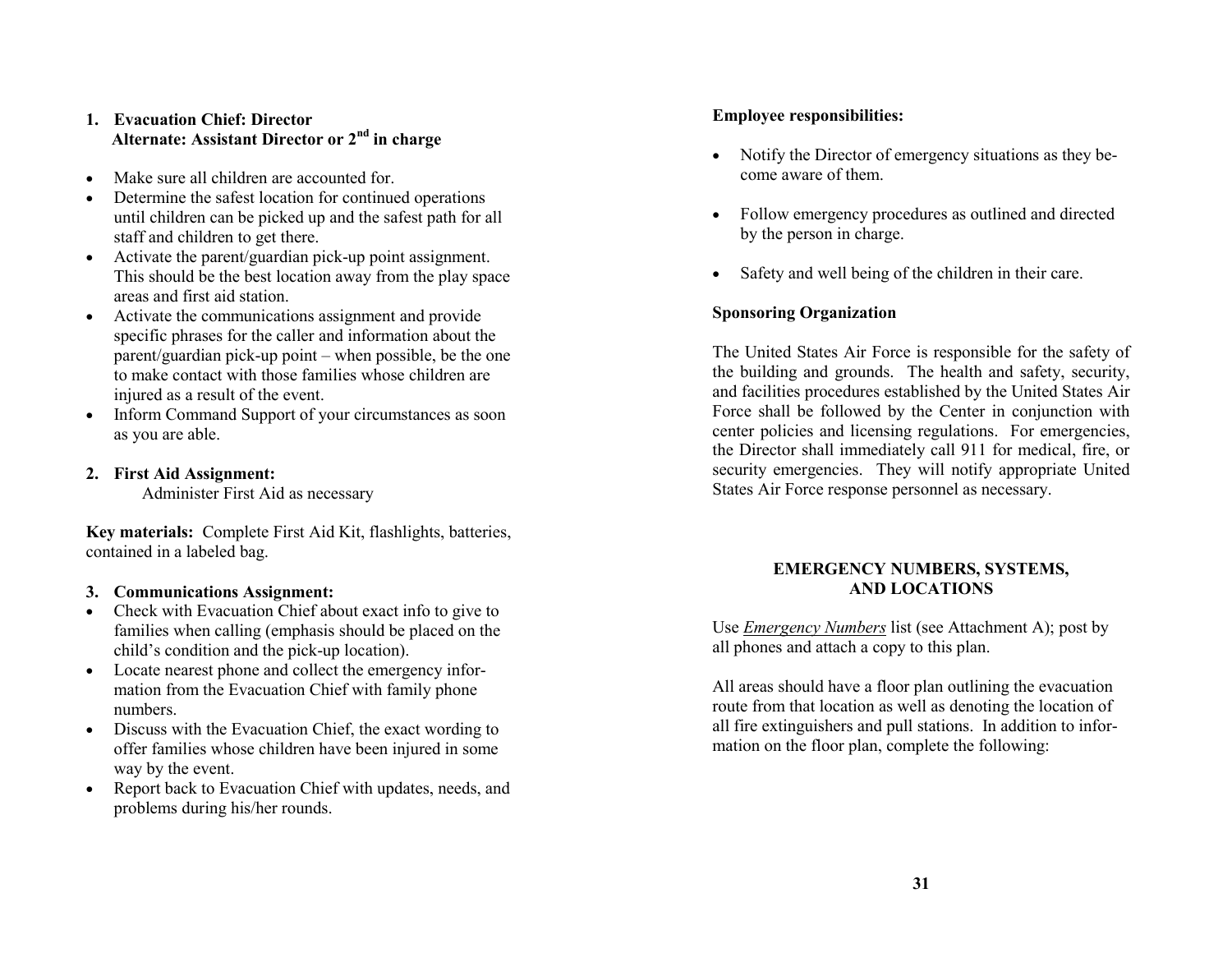Youth Center Systems Locations:

| <b>SYSTEM</b>                 | <b>LOCATION</b>    |
|-------------------------------|--------------------|
| Central Alarm Control Box     | <b>Boiler Room</b> |
| Main Telephone Panel          | <b>Boiler Room</b> |
| Central Sprinkler Shut Off    | Boiler Room        |
| Gas Shut Off                  | <b>Boiler Room</b> |
| Furnace Shut Off              | <b>Boiler Room</b> |
| <b>Emergency Power Source</b> | Boiler Room        |
| Water Shut-Off                | <b>Boiler Room</b> |

| <b>SYSTEM</b>                 | <b>LOCATION</b>        |
|-------------------------------|------------------------|
| Central Alarm Control Box     | Electrical Room        |
| Main Telephone Panel          | Communications Room    |
| Central Sprinkler Shut Off    | <b>Electrical Room</b> |
| Gas Shut Off                  | <b>Boiler Room</b>     |
| Furnace Shut Off              | <b>Boiler Room</b>     |
| <b>Emergency Power Source</b> | <b>Electrical Room</b> |
| Water Shut-Off                | <b>Boiler Room</b>     |

School Age Center Systems Locations:

#### **Center Accountability Process**

In the event of an evacuation, the School Age staff will take all AF Forms 1930's. The desk clerk will take all AF 1181's, medication and visitor log.

The Evacuation Chief will notify appropriate authorities; i.e., Fire Department, Security Forces, Flight Chief, of the results and report any missing children, staff or visitors, providing information as to possible locations.

#### **EVACUATION AWAY FROM THE CENTER**

#### **Procedures at Evacuation Location Site**

There are 5 essential jobs during a Center evacuation (assume responsibilities if possible during an emergency):

> Evacuation Chief First Aid Communications Play space operations Child pick-up point

Before an emergency occurs, a person and alternate should be assigned to each of these jobs (see page 42 for details).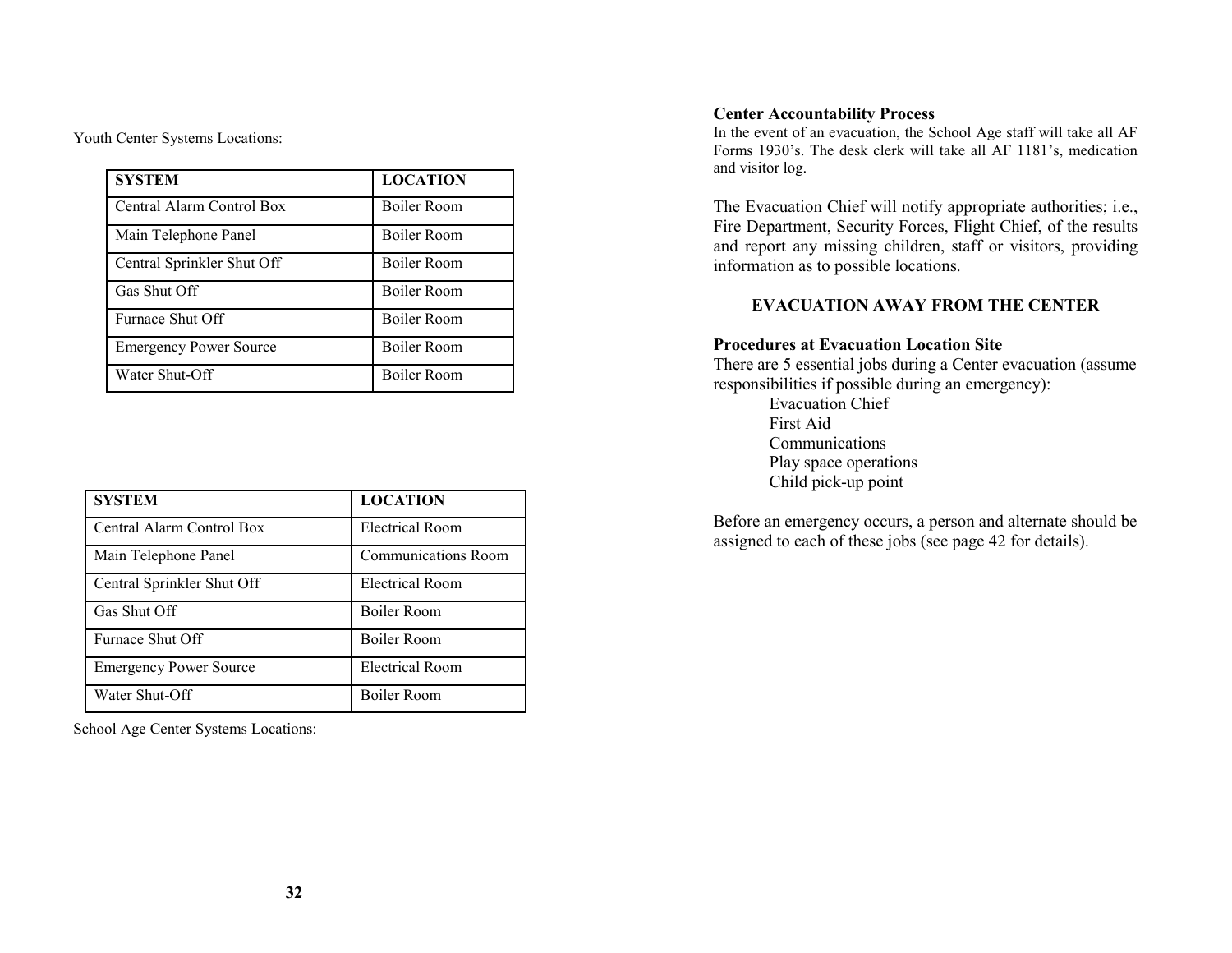#### **Evacuation duties:**

- Maintain order during the evacuation.
- Ensure the searchers perform their duties as assigned.
- Provide accountability for all occupants in their assigned areas and report results to the Evacuation Chief.
- Stay with the evacuated group until notified by emergency response personnel.

#### **Any center employees other than the Director and Asst. Direc-**

**tor** who are not counted in ratio at the time **(**Searchers**)** are appointed by the Director (Evacuation Chief) and are responsible for ensuring that all occupants in their assigned areas safely and properly evacuate to their designated assembly areas.

#### **Pre-evacuation duties:**

Pre-plan all areas that require searching in the event of an emergency; i.e., restrooms, closets, structures on playground areas, etc.

Be knowledgeable of the responsibilities of searchers.

#### **Evacuation duties:**

- Upon notification of an evacuation, all employees should begin assisting with the orderly evacuation of occupants.
- A staff member from each classroom should conduct a thorough search of assigned areas when occupants have evacuated, reporting findings to the Evacuation Chief for their area. Where possible, employees not assigned to a classroom should be assigned this responsibility.
- Assist the Director and Asst. Director as necessary.

#### **EMERGENCY NOTIFICATION**

#### **Introduction**

The Center response for most emergencies generally involves either sheltering in or evacuation. The exception to this is providing emergency medical care and use of fire extinguishers for small, localized fires.

#### **Protocol for Notifying Emergency Personnel and Other External Parties**

All emergencies shall be reported as follows (see table on next page):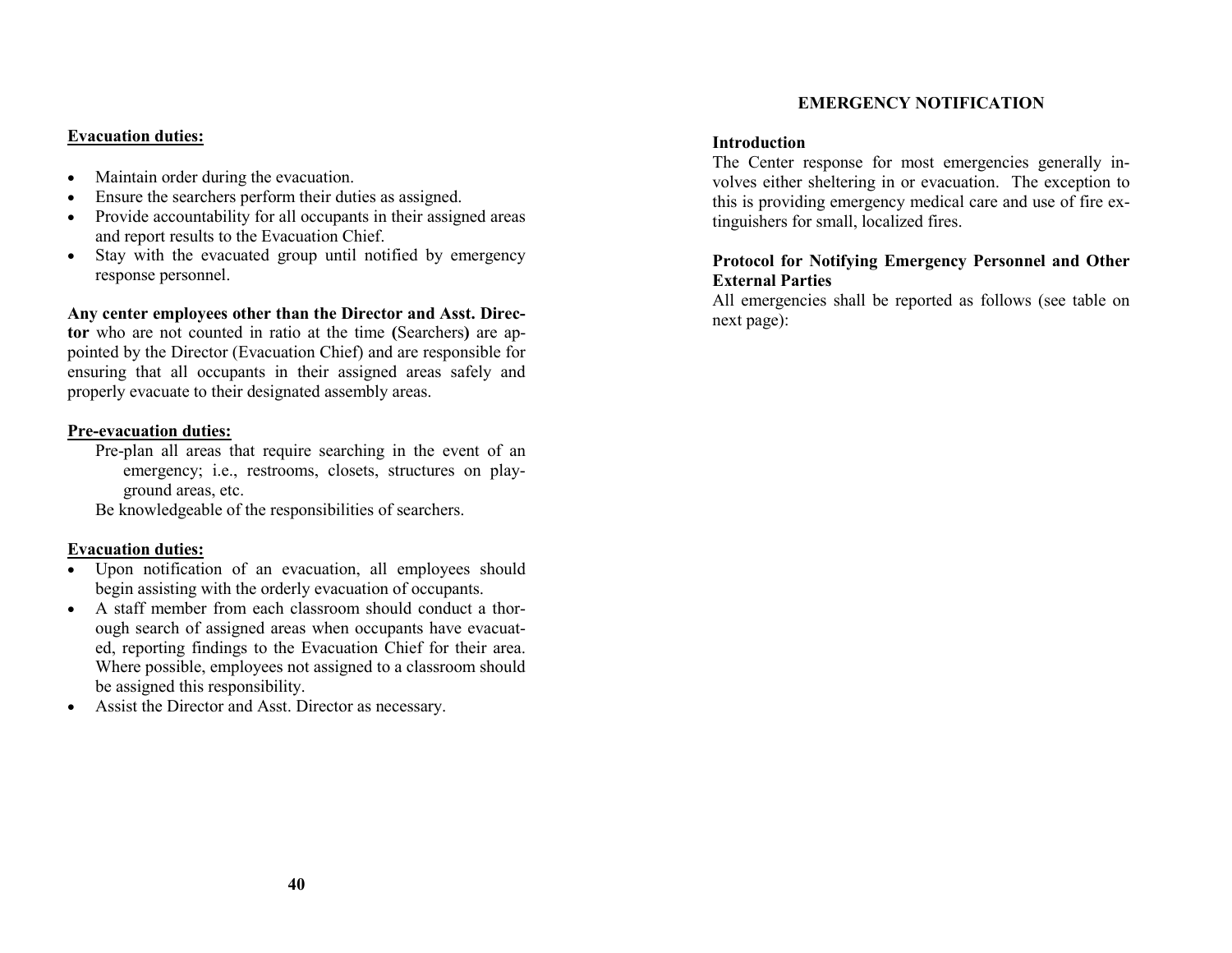| <b>Emergency</b><br>Event                                              | <b>Initial</b><br><b>Notification</b>           | <b>Secondary</b><br><b>Notification</b> | <b>Actions</b>                                                          |
|------------------------------------------------------------------------|-------------------------------------------------|-----------------------------------------|-------------------------------------------------------------------------|
| Fire Alarm,<br>Smoke, Noxious/<br><b>Toxic Fumes</b>                   | Pull Fire<br>Alarm<br>911                       | Flight Chief<br>784-7650                | -Evacuate the<br>building.                                              |
| Telephone Bomb<br>Threat to Center;<br><b>Security Issues</b>          | 911                                             | Flight Chief<br>784-7650                | -Gather information<br>from caller<br>-Evacuate the<br>building.        |
| Suspicious item<br>left in the Center                                  | 911                                             | Flight Chief<br>784-7650                | -Follow instructions<br>from Security/911<br>-Evacuate the<br>building. |
| Suspicious<br>package<br>delivered to the<br>Center                    | 911                                             | Flight Chief<br>784-7650                | -Follow instructions<br>from Security/911<br>-Evacuate the<br>building. |
| Medical<br>Emergencies                                                 | 911                                             | Flight Chief<br>784-7650                | -Follow instructions<br>from 911                                        |
| Security<br>Incidents<br>(disgruntled<br>person, break-in,<br>$etc.$ ) | 911                                             | Flight Chief<br>784-7650                | -Follow instructions<br>from Security/911                               |
| Post Natural<br>Disaster<br>(building unsafe)                          | Civil<br>Engineering<br>784-2001<br>$-Call 911$ | 911                                     | -Follow instructions<br>from Security/911<br>-Evacuate the<br>building  |
| <b>BASE FD/PD</b><br>Directed                                          | Flight Chief<br>784-7650                        | N/A                                     |                                                                         |

#### **Evacuation duties:**

- Initiate evacuation procedure by either pulling the fire alarm box and/or notifying building occupants through the intercom system, if available.
- Notify Flight Chief of evacuation initiation.
- Report to the designated assembly area.
- Ensure searchers carry out their assignments.
- Ensure accountability of building occupants through the reports of the coordinators.
- Determine if evacuation area provides adequate safety of children. Initiate further evacuation to other facility if necessary.
- Coordinate with the City emergency response personnel as needed.

**The Assistant Director's/2nd in charge** primary responsibility is to ensure that all Center occupants assigned to their area are evacuated when necessary and accountability is reported to the Director (Evacuation Chief).

### **Pre-evacuation duties:**

- To be knowledgeable of the duties of the Evacuation Chief and searchers.
- To have access to a list of all occupants in their area for accountability purposes.
- To ensure all exits are marked, unobstructed, and signs are lit (if applicable).
- To check that all evacuation signs are posted and are accurate.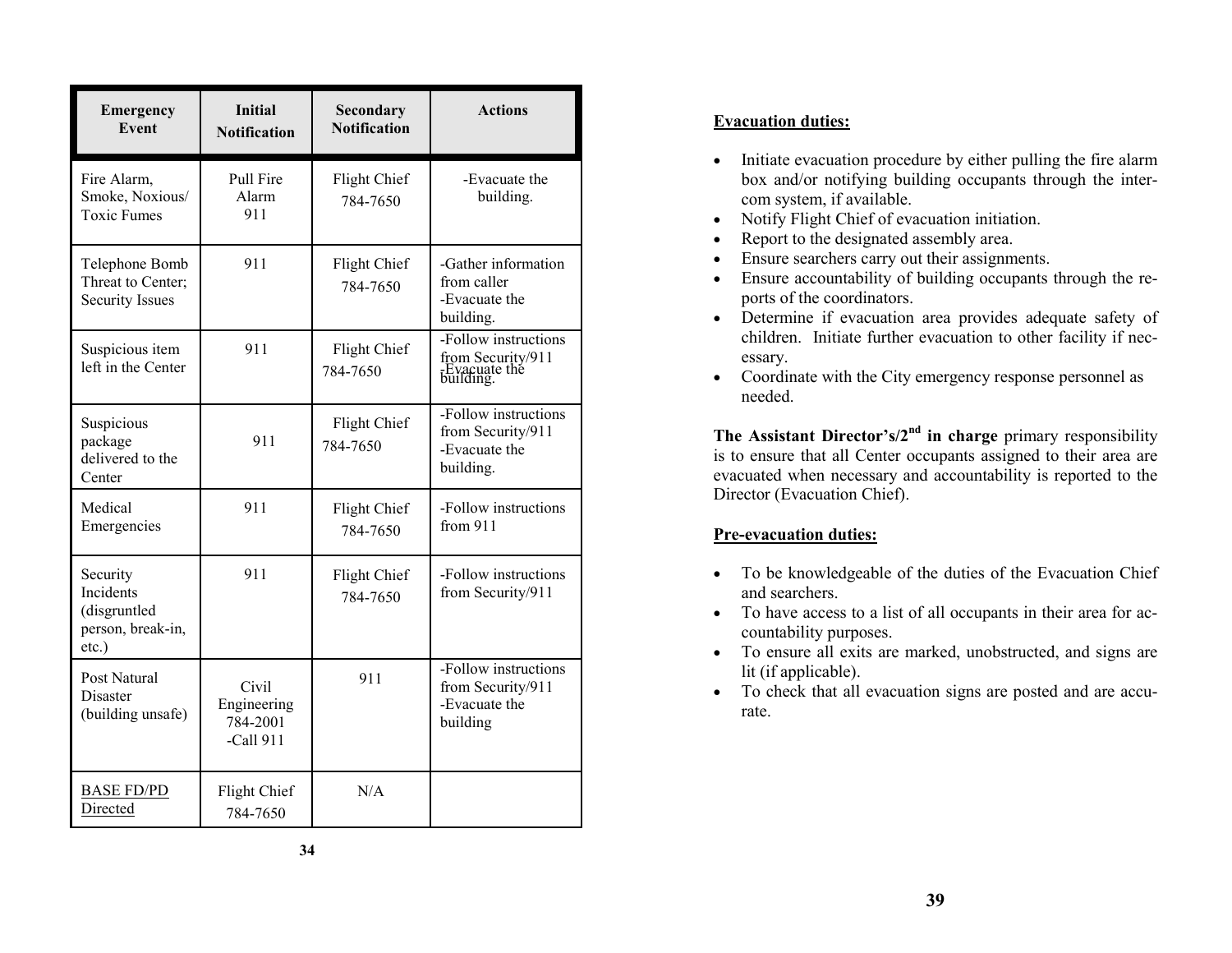#### **Specific Duties and Responsibilities for Evacuation or Drills**

Definitions of people responsible during an evacuation:

- Emergency Assembly Area An area outside the Center building that is designated for assembly of the building occupants in the event of an emergency.
- Evacuation Chief (normally the Director*)* The person responsible for the evacuation of Center building occupants.
- Searcher Desk Clerks and Director- The person(s) responsible for checking that all occupants have evacuated the Center building.
- The Director and any other Center employees not counted in ratio will assist in all duties and responsibilities as designated by the Director.

**The Center Director (Evacuation Chief)** is responsible for notifying building occupants to initiate evacuation of the building, ensuring that the building has been safely evacuated, and for ensuring accountability for all occupants.

#### **Pre-evacuation duties:**

- To assure evacuation assembly areas and routes are posted in all areas.
- $\bullet$
- Ensure that all assigned employees are knowledgeable of how, when, and where to evacuate when necessary.

Base agencies (fire, safety, security) shall notify the Director of emergency situations that may impact the facility and/or occupants.

Once the situation is under control, the Director shall contact their immediate supervisor to inform him/her of the situation and current status.

#### **Signs and Postings**

A floor plan/diagram should be posted in all areas indicating the primary and secondary routes for egress from each area. The diagram will also identify the building's shelter locations and evacuation assembly areas. Emergency phone numbers shall be prominently displayed by all telephones in the Center. The Center approved shelter areas are identified by a placard containing a tornado symbol over the door to the shelter (for those centers in tornado prone areas only). The emergency shut off for the HVAC system, water supply, and electric service supply shall have a sign placed by the control identifying it as the primary disconnecting/ shutoff means.

#### **CENTER EVACUATION SITES**

Plans should be well thought out with regard to immediate area threats and more widespread area threats prior to designation. Provide information on where the center plans to evacuate for families. This information should be provided in an annual notice to families (see Attachment B Emergency Evacuation Plan).

#### **Immediate Area Threat (i.e.: bomb threat, fire, flood, other major building problem, etc.)**

Leave the building and gather in a predetermined location.

- Youth Center—Cannon AFB Chapel
- School Age Center—Youth Center